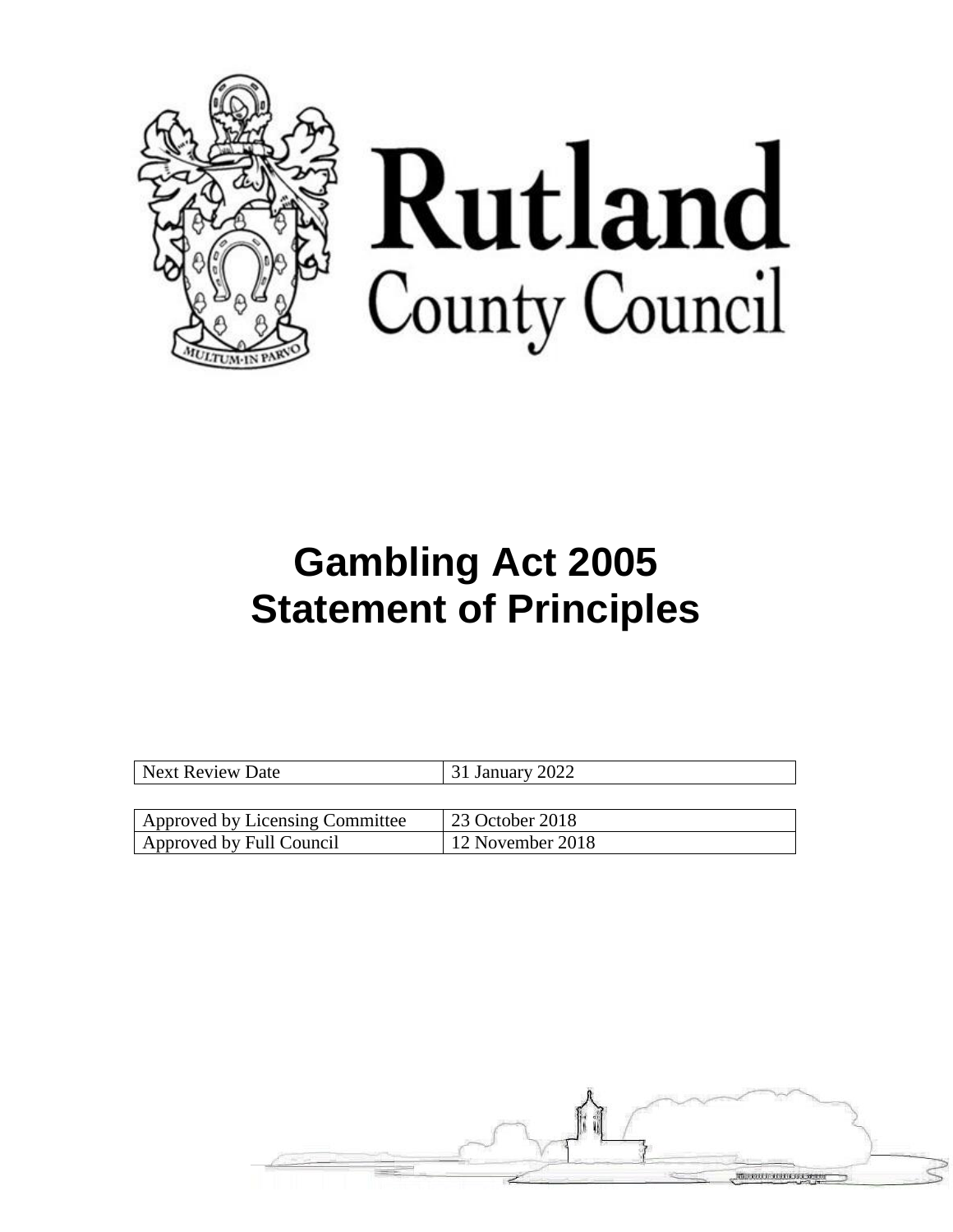#### **BACKGROUND**

The Gambling Act 2005 ("the Act") gives effect to the Government's proposals for reform of the law on gambling. The Act contains a regulatory system to govern the provision of all gambling in Great Britain, other than the National Lottery and spread betting. The Act received Royal Assent on 07 April 2005.

A draft bill was published in November 2003 following a publication of a Government White Paper "A Safe Bet for Success" published in March 2002. The White Paper was the Government's response to the report of the Gambling Review Body published in July 2001.

The Act introduced a new unified regulator for gambling in Great Britain, the Gambling Commission and a new licensing regime for commercial gambling (to be conducted by the Gambling Commission or by licensing authorities, depending on the matter to be licensed). The Act removed from licensing justices all responsibility for granting gaming and betting permissions, which they exercised previously. Instead, the Gambling Commission and licensing authorities now share between them responsibility for all matters previously regulated by licensing Justices.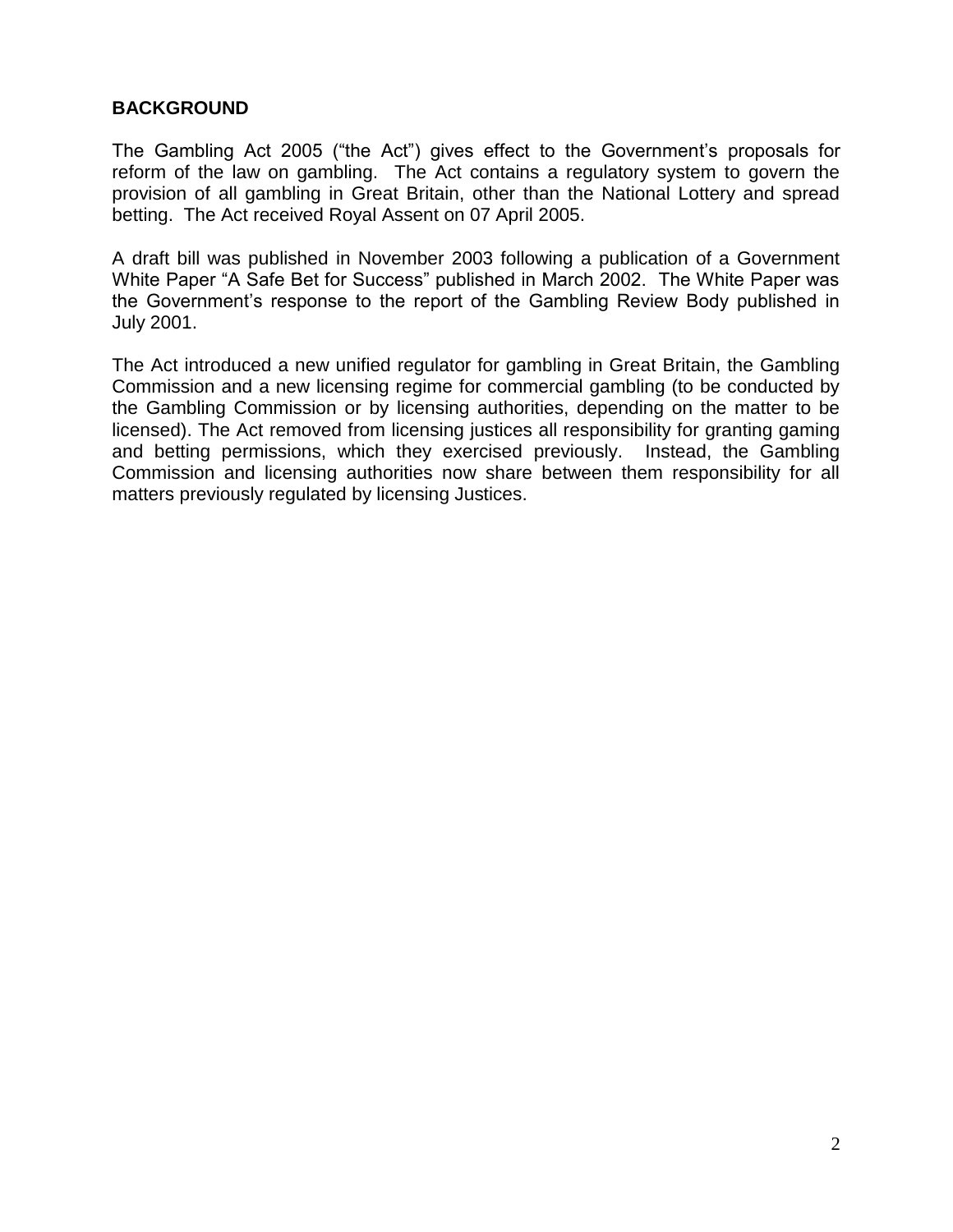# **CONTENTS PAGE NO**

| The county of Rutland |  |
|-----------------------|--|
|                       |  |
| <b>Definitions</b>    |  |
|                       |  |
|                       |  |

#### **PART A – INTRODUCTION**

| $\mathbf 1$ . | The Licensing Objectives             |    |
|---------------|--------------------------------------|----|
| 2.            | <b>Statement of Principles</b>       |    |
| 3.            | Consultation                         |    |
| 4.            | <b>Approval of Statement</b>         | 8  |
| 5.            | Declaration                          | 8  |
| 6.            | <b>Responsible Authorities</b>       | 8  |
| 7.            | <b>Interested Parties</b>            | 8  |
| 8.            | Exchange of Information              | 10 |
| 9.            | Enforcement                          | 10 |
| 10            | <b>Public Register</b>               | 11 |
| 11.           | Decision Making / Delegation         | 11 |
| 12.           | <b>Licensing Authority Functions</b> | 13 |

#### **PART B – PREMISES LICENCES**

| 13. | <b>General Principles</b>                    | 14 |
|-----|----------------------------------------------|----|
|     | <b>Definition of Premises</b>                | 14 |
|     | Premises ready for gambling                  | 14 |
|     | Location<br>$\bullet$                        | 15 |
|     | Duplication with other Regulatory Regimes    | 15 |
|     | <b>Integrating Strategies</b>                | 15 |
|     | <b>Licensing Objectives</b>                  | 15 |
|     | Conditions<br>$\bullet$                      | 17 |
|     | <b>Risk Assessments</b>                      | 18 |
|     | <b>Local Area Profiles</b>                   | 18 |
| 14. | <b>Adult Gaming Centres</b>                  | 18 |
| 15. | <b>Licensed Family Entertainment Centres</b> | 19 |
| 16. | Casinos                                      | 20 |
| 17. | <b>Betting Premises</b>                      | 20 |
| 18. | <b>Tracks</b>                                | 20 |
| 19. | <b>Bingo Premises</b>                        | 22 |
| 20. | <b>Travelling Fairs</b>                      | 22 |
| 21. | <b>Provisional Statements</b>                | 23 |
| 22. | <b>Reviews</b>                               | 23 |
|     |                                              |    |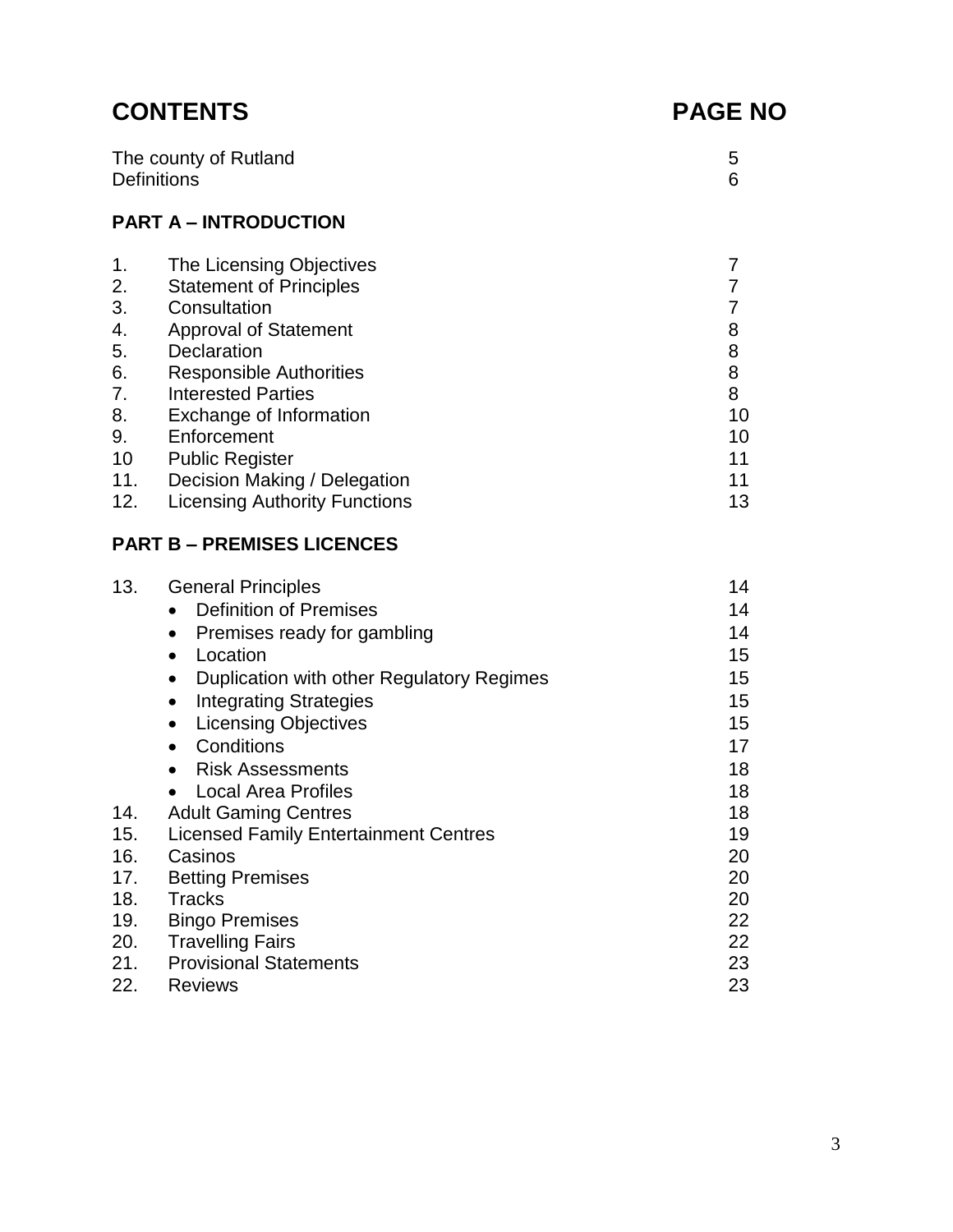#### **PART C – PERMITS / REGISTRATIONS / NOTICES**

| 23. | <b>Unlicensed Family Entertainment Centres</b>    | 25 |
|-----|---------------------------------------------------|----|
| 24. | (Alcohol) Licensed Premises Gaming Machine Permit | 25 |
| 25. | <b>Prize Gaming Permits</b>                       | 26 |
| 26. | Club Gaming & Club Gaming Machine Permits         | 27 |
| 27  | <b>Small Society Lotteries</b>                    | 28 |
| 28. | <b>Temporary Use Notices</b>                      | 29 |
| 29. | <b>Occasional Use Notices</b>                     | 29 |
| 30. | <b>Additional Information</b>                     | 29 |

#### **APPENDICES**

| Appendix 1 | Map of Rutland County                     | -30 |
|------------|-------------------------------------------|-----|
| Appendix 2 | List of Consultee's                       | 31  |
| Appendix 3 | <b>Responsible Authorities</b>            | 32  |
| Appendix 4 | Summary of Delegations / Delegates        | 34  |
| Appendix 5 | <b>Table of Gaming Machine Categories</b> | 35  |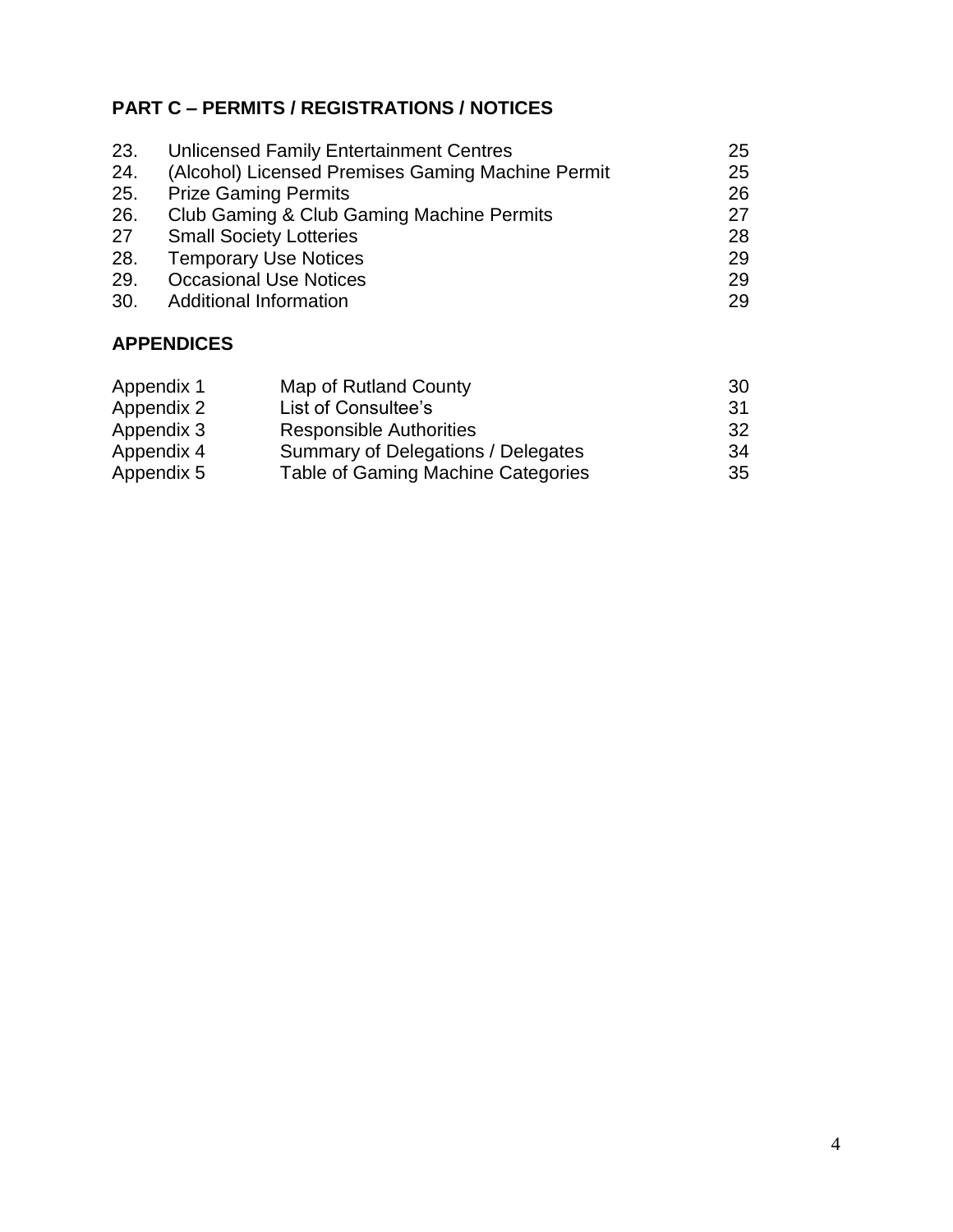# **THE COUNTY OF RUTLAND**

Rutland became a Unitary Authority in 1997. Rutland covers a total area of 39,398 hectares. This is mainly an area of mixed farms with small farms predominating. Rutland is a sparsely populated rural County, with a p o p u l a t i o n density of approximately 0.87 people per hectare. Two main market towns, Oakham and Uppingham, plus 50 villages make up the County. There are 37,369 residents according to the 2011 census. Oakham has a population of c.10, 500 and Uppingham c.4, 000, thus neither are large enough to meet the Government definition of 'a town'. The number of residents from ethnic backgrounds other than white (British) account for less than 2% of the population.

Tourism makes a significant contribution to the local economy within Rutland and provides a major focus for the Service's work. There are estimated to be about two million visitors a year, of those visiting, most are day-trippers.

There are around 1700 businesses operating in Rutland with a majority employing less than 10 people. Small businesses are the norm for Rutland.

Please refer to Appendix 1 for a map of Rutland.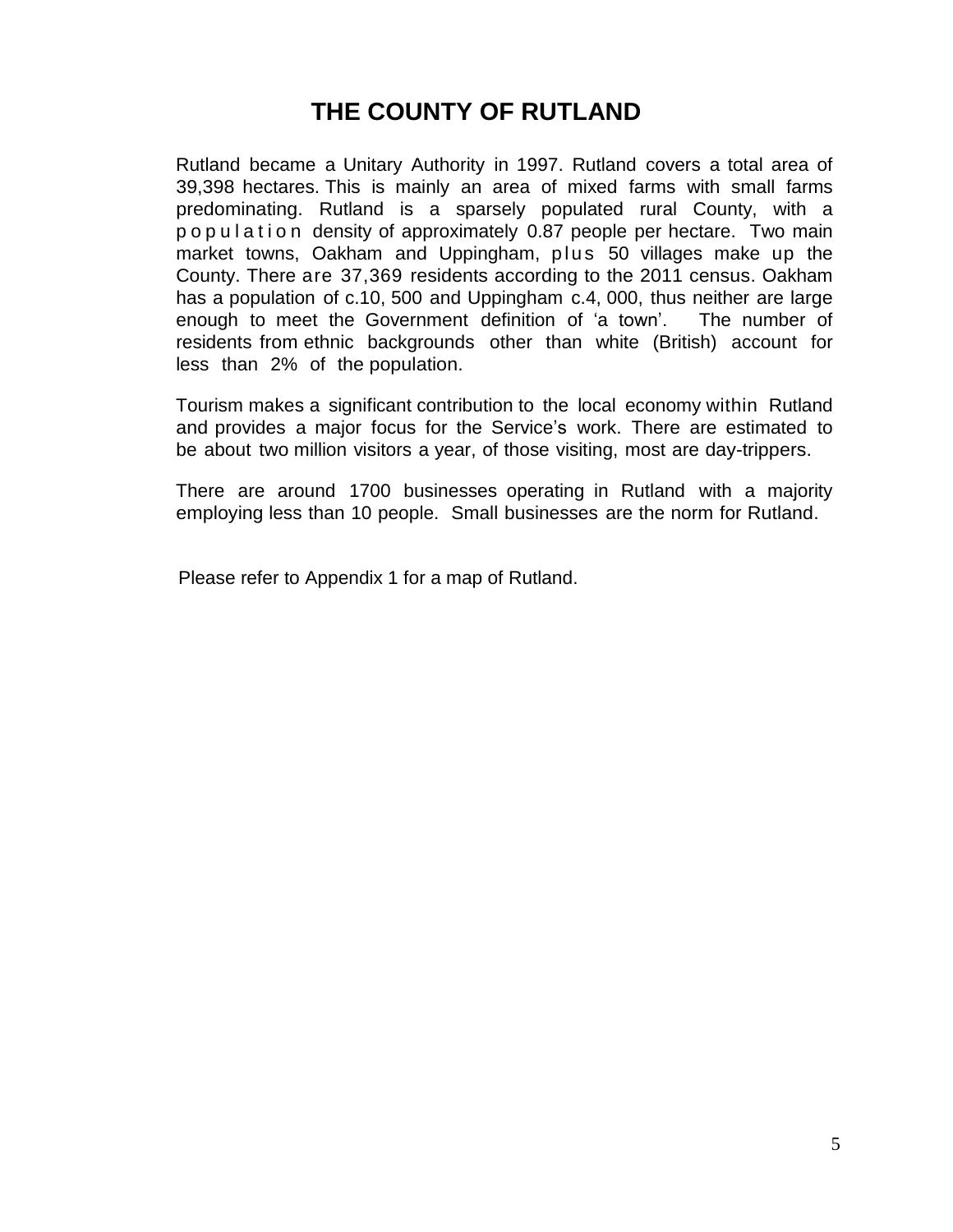#### **DEFINITIONS**

The **Council** means Rutland County Council

The **Licensing Authority** means the Council acting as defined by section 2 of the Gambling Act 2005.

The **Act** means the Gambling Act 2005.

**Members** means Rutland County Councillors

The **Licensing Committee** means the full committee or a subcommittee of no less than three Members.

**Guidance** means the guidance issued under part 2 section 25 of the Gambling Act 2005 by the Gambling Commission in April 2006

**Child** means an individual who is less than 16 years old, as defined in part 4 section 45(1) of the Act.

A **young person** means an individual who is not a child but who is less than 18 years old, as defined in part 4 section 45(2) of the Act.

**LA** means Local Authority.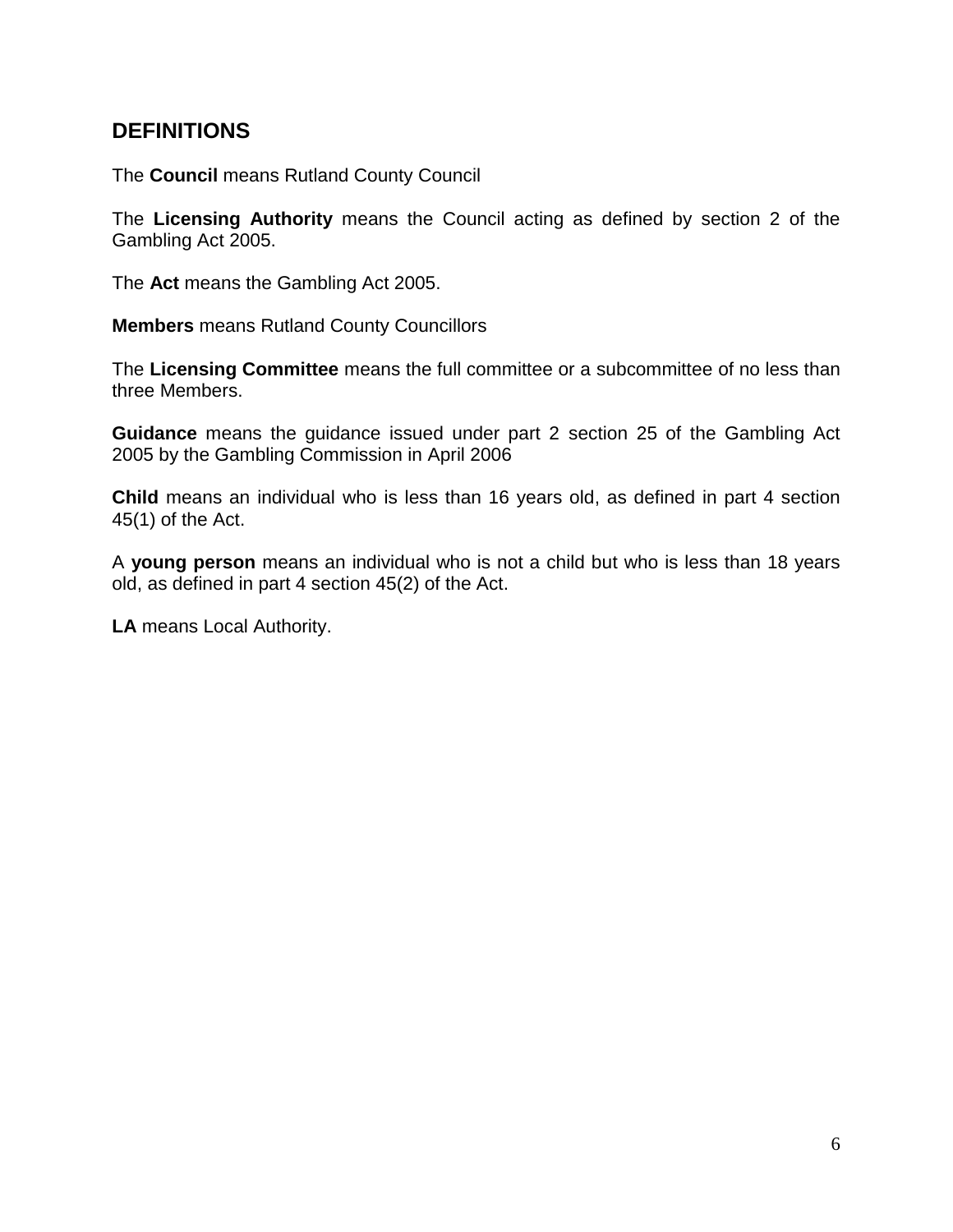# **PART A - INTRODUCTION**

#### **1. THE LICENSING OBJECTIVES**

1.1 The Act sets out licensing functions to be exercised by licensing authorities in relation to the licensing of premises and the grant of certain permits. In exercising most of these functions licensing authorities must have regard to the licensing objectives, which underpin the regulatory regime.

The licensing objectives are:

- Preventing gambling from being a source of crime or disorder, being associated with crime and disorder or being used to support crime,
- Ensuring that gambling is being conducted in a fair and open way, and
- Protecting children and other vulnerable persons from being harmed or exploited by gambling.
- 1.2 It should be noted that the Gambling Commission has stated: "The requirement in relation to children is explicitly to protect them from being harmed or exploited by gambling".

#### **2. STATEMENT OF PRINCIPLES**

2.1 The Act requires this licensing authority to publish a 'Statement of Principles' that it proposes to apply when exercising its functions. This statement must be published at least every three years and amended from time to time with any amended parts re-consulted upon and subsequently re-published.

#### **3. CONSULTATION**

- 3.1 Rutland County Council consulted widely upon this statement before finalising and publishing.
- 3.2 The Gambling Act requires that the following parties are consulted by licensing authorities:
	- The Chief Officer of Police
	- One or more persons who appear to the authority to represent the interests of persons carrying on gambling businesses in the authority's area
	- One or more persons who appear to the authority to represent the interests of persons who are likely to be affected by the exercise of the authority's functions under the Gambling Act 2005

For a full list of persons this authority consulted please refer to Appendix 2.

3.3 The consultation took place between 06 August 2018 and 23 September 2018.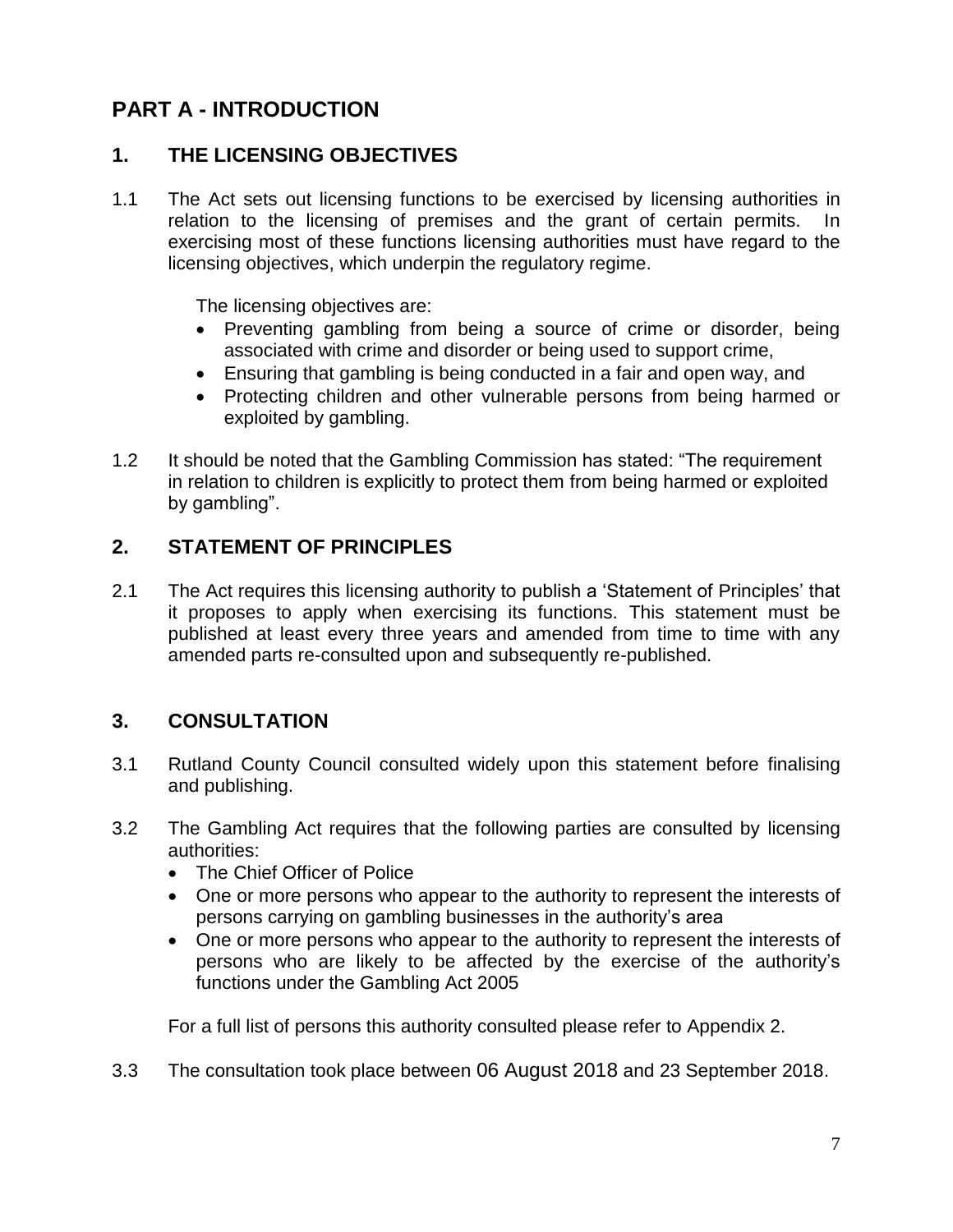#### **4. APPROVAL OF POLICY STATEMENT**

- 4.1 This statement was approved at a meeting of the full council on 12 November 2018.
- 4.2 It should be noted that this statement will not override the right of any person to make an application, make representations about an application or apply for a review of a licence, as each will be considered on its own merits and according to the statutory requirements of the Act.

#### **5. DECLARATION**

5.1 Rutland County Council would like to declare that in producing this Statement it has had regard to the licensing objectives of the Gambling Act 2005, the guidance to Licensing Authorities issued by the Gambling Commission and any responses from those consulted on the statement.

#### **6. RESPONSIBLE AUTHORITIES**

- 6.1 As required by regulations licensing authorities are to state the principles it will apply in exercising its powers under Section 157(h) of the Act to designate, in writing, a body which is competent to advise the authority about the protection of children from harm. The principles are:
	- The need for the body to be responsible for an area covering the whole of the licensing authority's area; and
	- The need for the body to be answerable to democratically elected persons, rather than any particular vested interest group.
- 6.2 In accordance with the suggestion in the Gambling Commission's guidance to local authorities this authority designates our Local Safeguarding Children Board for this purpose.

For a full list of the Responsible Authorities in relation to premises please refer to Appendix 3 or alternatively via the council website.

#### **7. INTERESTED PARTIES**

- 7.1 Interested parties can make representations about licence applications, or apply for a review of an existing licence.
- 7.2 For the purposes of this part a person is an interested party in relation to an application for or in respect of a premises licence, if in the opinion of this licensing authority the person:
	- Lives sufficiently close to the premises to be likely to be affected by the authorised activities;
	- Has business interests that might be affected by the authorised activities; or
	- Represents persons who satisfy the above.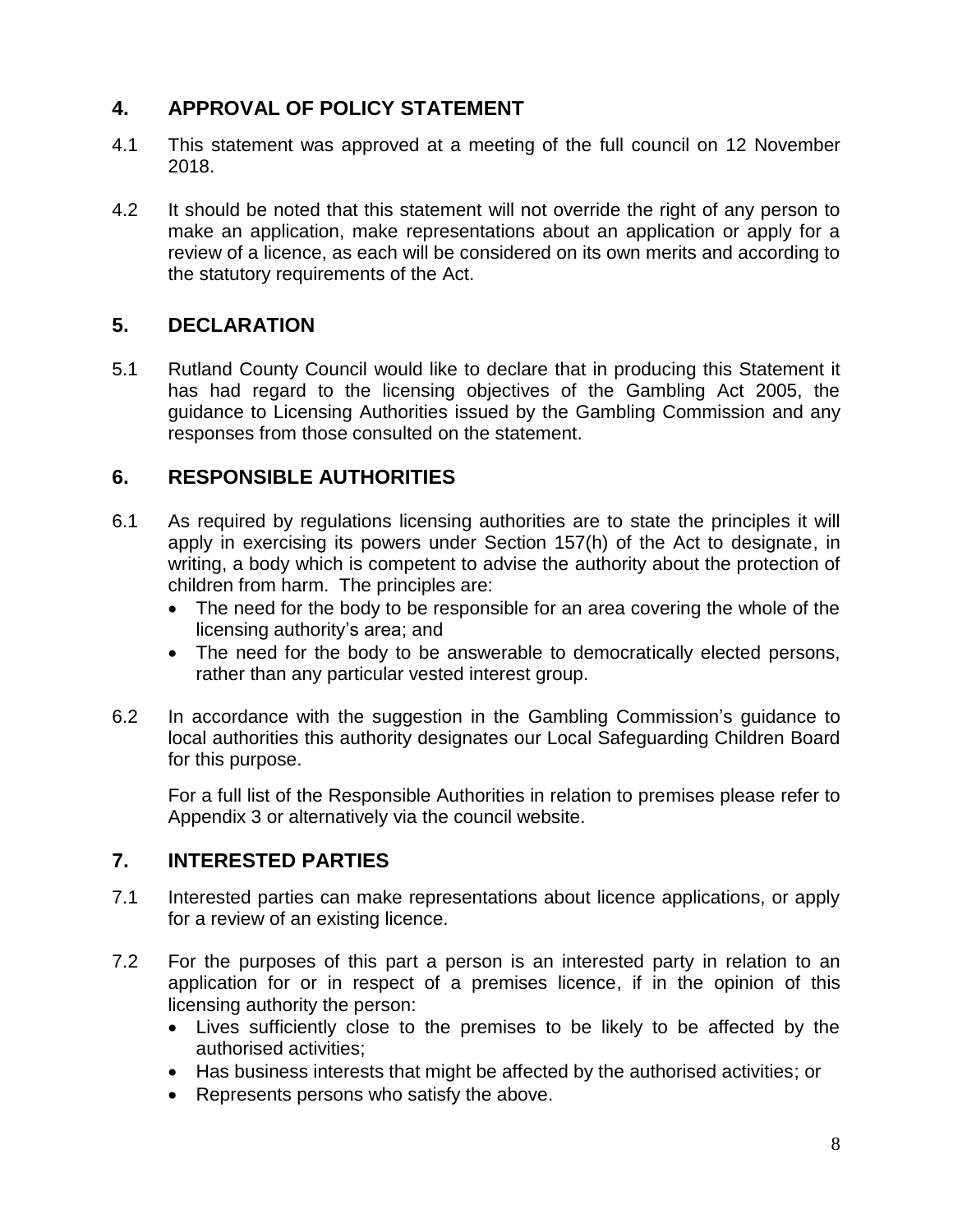- 7.3 Licensing authorities are required to state the principles they will apply in exercising their powers under the Act to determine whether a person is an interested party. The principles this authority will apply are:
- 7.4 Each case shall be decided upon its own merits. This authority will not apply a rigid rule to its decision making. It will however consider the following in accordance with the Gambling Commission's guidance for local authorities.
- 7.5 When determining what "sufficiently close to the premises" means (in each case), this authority might include:
	- The size of the premises
	- The nature of the premises
	- The distance of the premises from the location of the person making the representation
	- The potential impact of the premises (number of customers, routes likely to be taken by those visiting the establishment), and
	- The circumstances of the complainant. This is not the personal characteristics of the complainant, but the interests of the complainant which may be relevant to the distance from the premises. For example, it could be reasonable for an authority to conclude that "sufficiently close to be likely to be affected" could have a different meaning for (a) a private resident (b) a residential school for children with truanting problems and (c) a residential hostel for vulnerable adults.
- 7.6 In relation to "persons with business interests that could be affected" it could be argued that any gambling business could be affected by another gambling business expanding into any part of Great Britain, however that is unlikely to satisfy the test of being "a person with business interests that could be affected by the premises" under consideration. It should be borne in mind however that the "demand test" in the 1963 and 1968 Acts have not been preserved in the Gambling Act 2005, therefore unmet demand is not a criterion for a licensing authority in considering an application.
- 7.7 Factors that this licensing authority is likely to include are:
	- The size of the premises;
	- The 'catchment' area of the premises (i.e. how far people travel to visit); and
	- Whether the person making a representation has business interests in that catchment area that might be affected.
- 7.8 The Gambling Commission recommended in its guidance that licensing authorities should state that interested parties include trade associations, trade unions, residents' and tenants' associations. This authority however will not generally view these bodies as interested parties unless they have a member who can be classed as an interested party under the terms of the Act e.g. lives sufficiently close to the premises to be likely to be affected by the activities applied for.
- 7.9 Interested parties can also be represented by other persons such as their local councillors and Members of Parliament (MP's). There is a burden on ward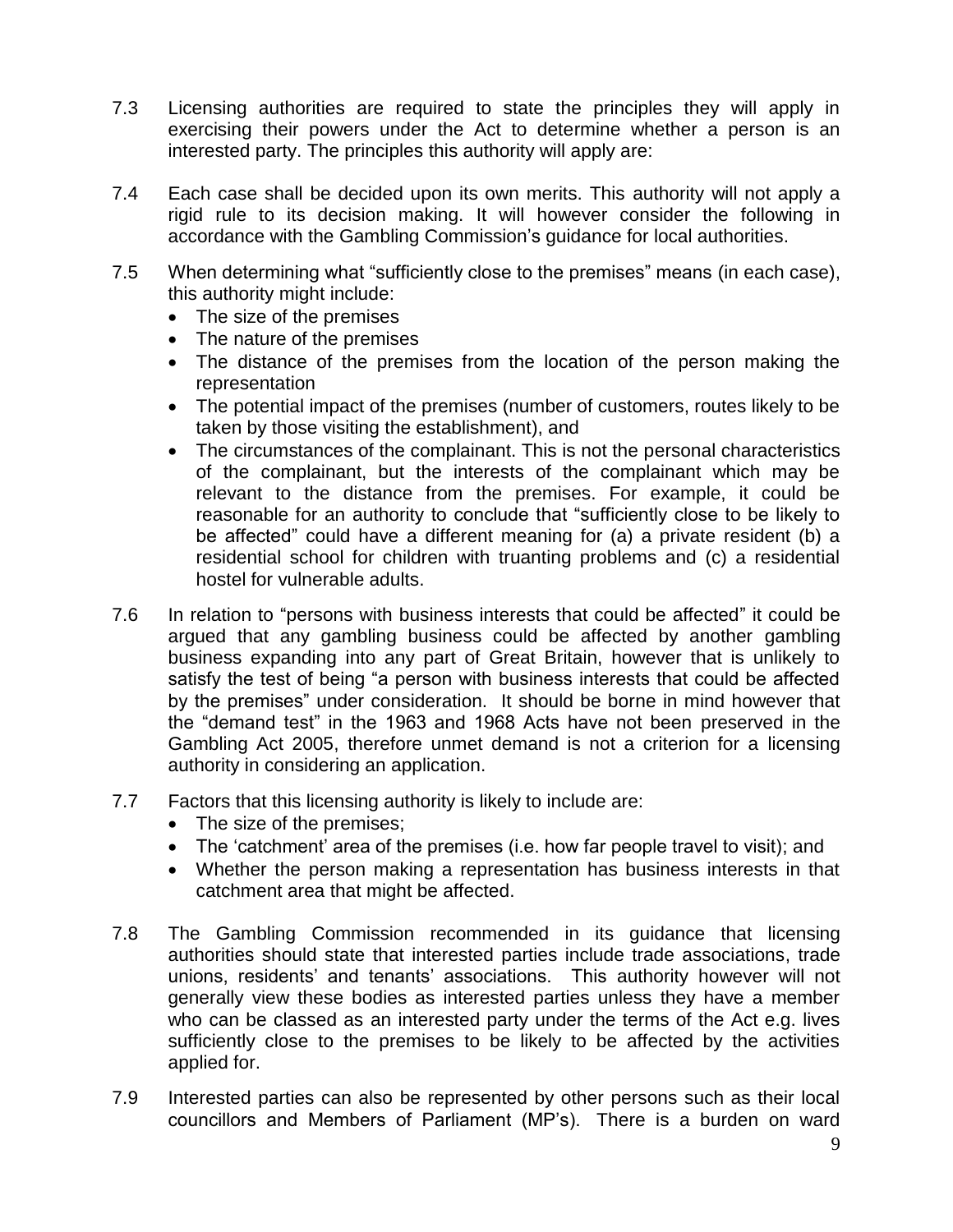councillors who are also licensing committee members to avoid beyond doubt any conflict of interest; therefore care should be taken when seeking representation. If there are any doubts please contact the licensing department.

#### **8. EXCHANGE OF INFORMATION**

- 8.1 Licensing authorities are required to include in their statement, the principles to be applied under Section 29 and 30 of the Act with respect to the exchange of information between the licensing authority and the Gambling Commission, and the functions under section 350 of the Act with the respect of information between it and the other persons listed in schedule 6 of the Act:
	- A Constable or Police Force
	- An Enforcement Officer
	- A Licensing Authority
	- Her Majesty's Commissioners of Customs and Excise
	- The Gambling Commission
	- The National Lottery Commission
	- The Secretary of State
	- The Scottish Ministers
- 8.2 The principle that this licensing authority applies is that it will act in accordance with provisions of the Act in its exchange of information which includes the provision that the Data Protection Act 1998 and any relevant regulations will not be contravened. This licensing authority shall have regard to the guidance issued by the Gambling Commission as and when it is published on this matter, as well as any relevant regulations issued by the Secretary of State under the powers provided in the Act.
- 8.3 Details of applications and representations which are referred to the Licensing Sub-Committee for determination will be detailed reports that are made publicly available in accordance with the Local Government Act 1972 and the Freedom of Information Act 2000. Personal details of people making representations will be disclosed to applicants and only be withheld from publication on the grounds of personal safety where the Licensing Authority is asked to do so.
- 8.4 Should any protocols be established as regards information exchange with other bodies then they will be made available. Please contact the licensing team for further information on our protocols.

#### **9. ENFORCEMENT**

9.1 Licensing authorities are required by regulation to state the principles they propose to apply in exercising the functions under Part 15 of the Act with respect to the inspection of premises and the powers under Section 346 of the Act to instigate criminal proceedings in respect of the offences specified.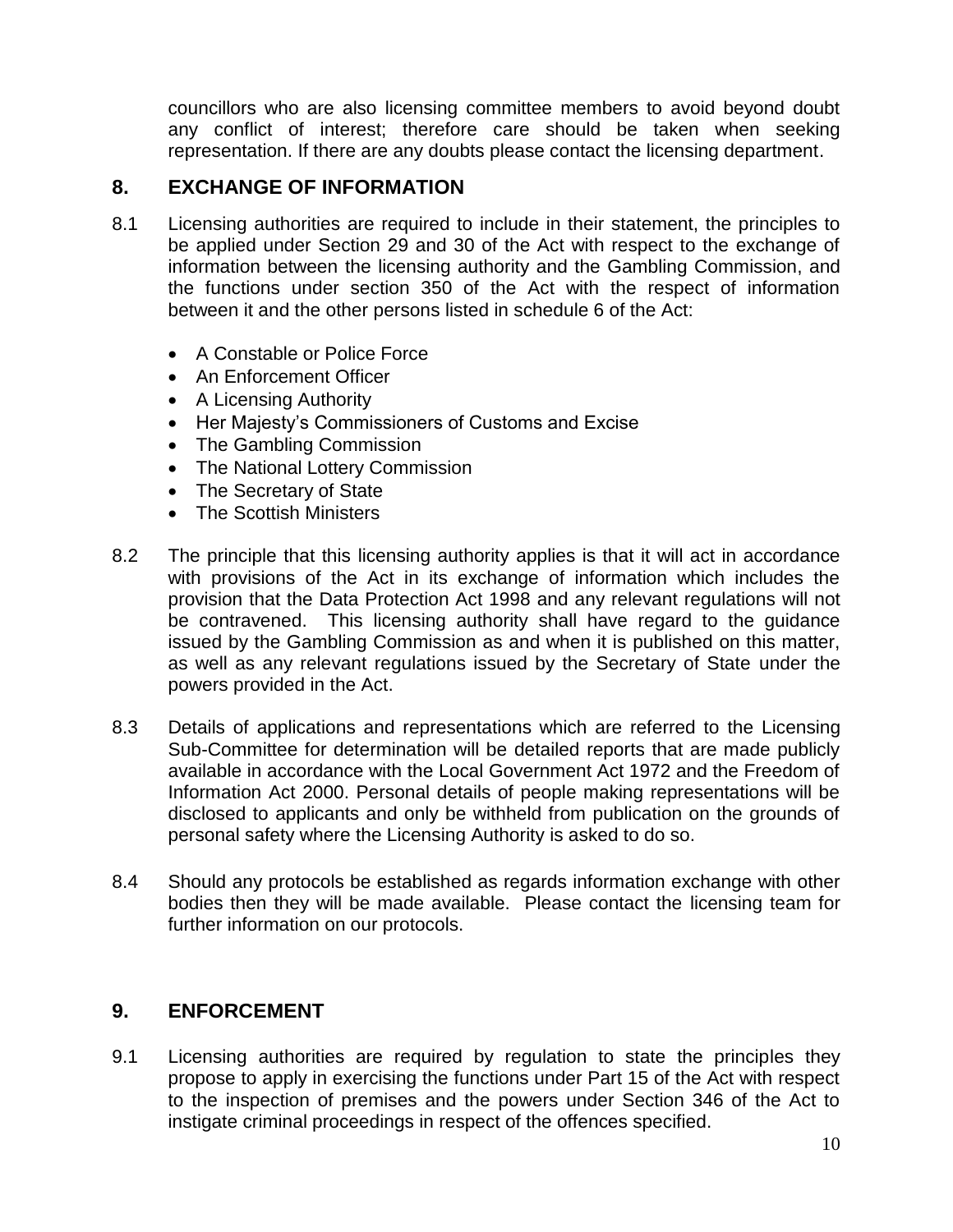- 9.2 The Council follows the principles of the Regulators Code. The Code is based on consistency, transparency and proportionality.
- 9.3 The council proposes, in line with the code that a graduated response is taken where offences against legislation are found or where licence conditions have been contravened. An isolated administrative offence, such as failing to maintain certain records, may be dealt with by way of a written warning. More serious offences may result in a review heard by the Licensing Act Committee, the issue of a Formal Caution or a referral for prosecution.
- 9.4 The main enforcement and compliance role of the licensing authority in terms of the Gambling Act 2005 will be to ensure compliance with the premises licences and other permissions which it authorises. The Gambling Commission will be the enforcement body for the operating and personal licences. It is also worth noting that concerns about manufacturer, supply or repair of gaming machines will not be dealt with by the licensing authority but will be notified to the Gambling Commission.
- 9.5 The Council will seek to work actively with the Police and Leicestershire Fire and Rescue Service in enforcing licensing legislation and on compliance issues to ensure an efficient deployment of resources.
- 9.6 This licensing authority will endeavour to avoid duplication with other regulatory regimes, so far as is possible and adopt a risk based inspection programme.

#### **10 PUBLIC REGISTER**

10.1 In accordance with section 156 of the Act, Rutland County Council maintains an electronic public register which contains premises licences issued by the authority. The register is available to view on request. This information is available for inspection by members of the public at all reasonable times. Further information such as fees can also be found on the website.

#### **11. DECISION MAKING / DELEGATION**

- 11.1 A Licensing Panel of three Councillors will sit to hear applications where representations have been received from interested parties and responsible authorities. Ward Councillors will not sit on a Licensing Panel involving an application within their ward.
- 11.2 Where a Councillor who is a member of the Licensing Act Committee is making or has made representations regarding a licence on behalf of an interested party, in the interests of good governance they will disqualify themselves from any involvement in the decision-making process affecting the licence in question.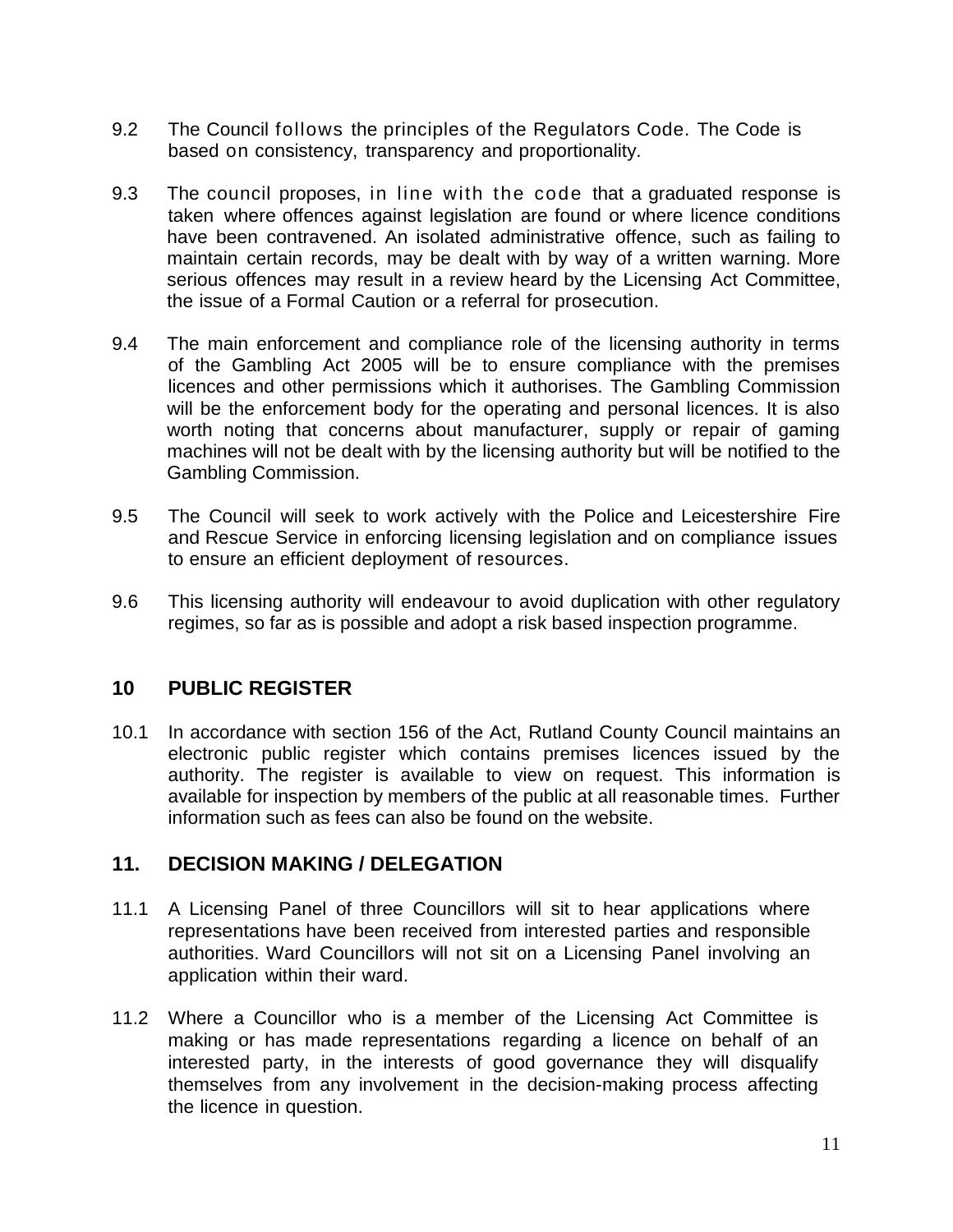- 11.3 The Licensing Act Committee will also refer to the Council any matter it is unable to deal with because of the number of its members who are unable to take part in the consideration or discussion of any matter or vote on any question with respect to it.
- 11.4 Every determination of a licensing decision by the Licensing Act Committee shall be accompanied by clear, cogent reasons for the decision. The decision and the reasons for that decision will be sent to the applicant and those who have made relevant representations as soon as practicable where it will form part of the statutory licensing register required to be kept by the Council.
- 11.5 The Council's Licensing Officers will deal with all other licensing applications where either no representations have been received, or where representations have been received and it is agreed by the parties that a hearing is not necessary.
- 11.6 Decisions as to whether representations are irrelevant, frivolous or vexatious will be made by Council Officers, who will make the decisions on whether representations or applications for licence reviews should be referred to the Licensing Act Committee. Where representations are rejected, the person making that representation will be given written reasons as to why that is the case. There is no right of appeal against a determination that representations are not admissible.
- 11.7 When determining applications this licensing authority will have regard to the guidance issued by the Gambling Commission, any relevant code of practice, this policy and the licensing objectives. Determination of applications made to the licensing authority will be made in accordance with section 153 of the Act.

For a summary of this licensing authorities delegations permitted under the Gambling Act 2005 please refer to Appendix 4.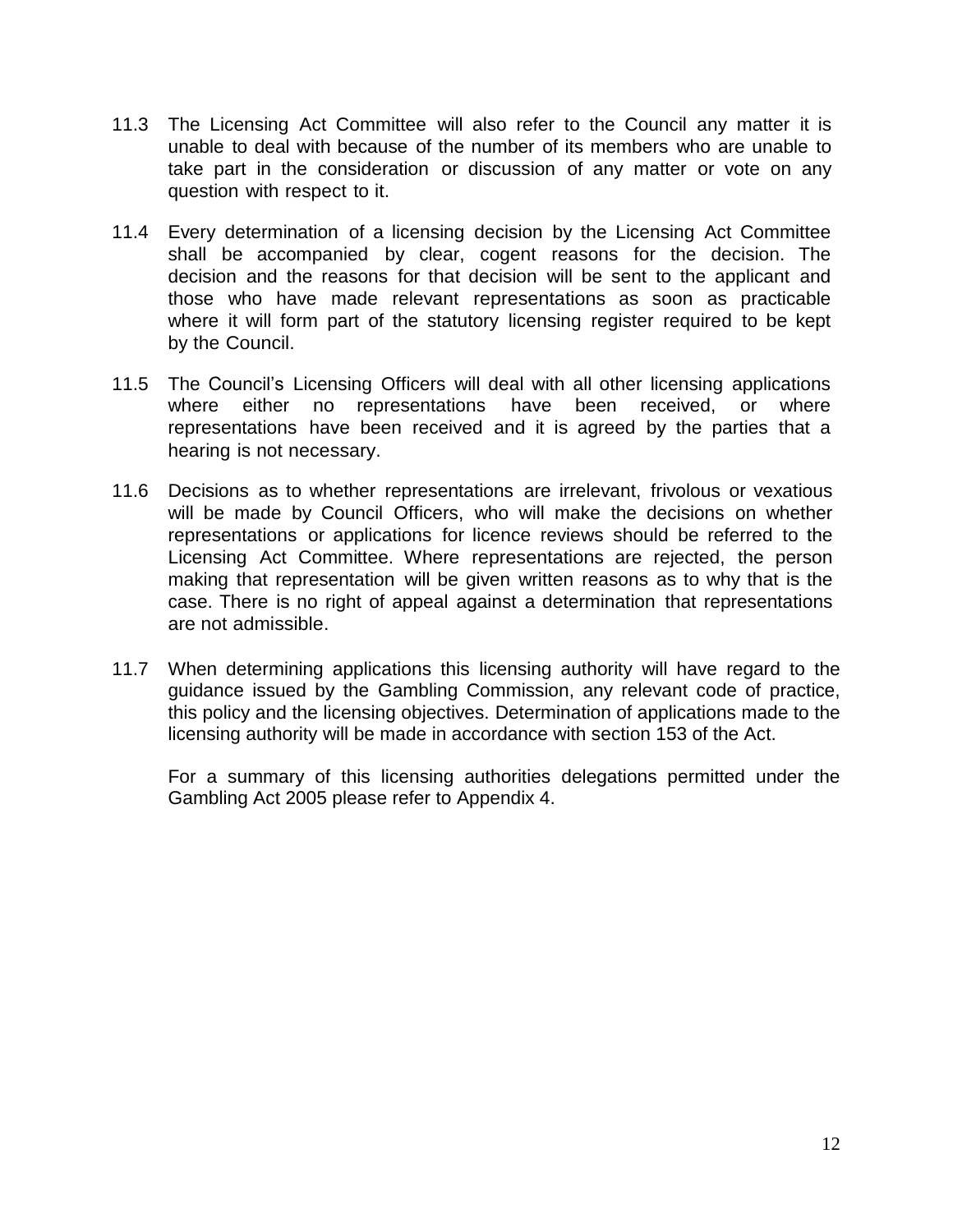#### **12. LICENSING AUTHORITY FUNCTIONS**

- 12.1 Licensing authorities are required under the Act to:
	- be responsible for the licensing of premises where gambling activities are to take place by issuing **Premises Licences**
	- issue **Provisional Statements**
	- regulate members' clubs and miners welfare institutes who wish to undertake certain gaming activities via issuing **Club Gaming permits** and/or **Club Machine Permits**
	- issue **Club Machine Permits to Commercial Clubs**
	- grant permits for the use of certain lower stake gaming machines at **Unlicensed Family Entertainment Centres**
	- receive notifications from alcohol licensed premises (under the Licensing Act 2003) for the use of two or fewer gaming machines
	- **issue Licensed Premises Gaming Machine Permits** for premises licensed to sell/supply alcohol for consumption on the licensed premises, under the Licensing Act 2003, where there are more than two machines
	- register **Small Society Lotteries** below prescribed thresholds
	- issue **Prize Gaming Permits**
	- **•** receive and endorse **Temporary Use Notices**
	- receive **Occasional Use Notices**
	- provide information to the Gambling Commission regarding details of licences issued
	- maintain registers of the permits and licences that are issued under these functions
	- the exercise of its powers of compliance and enforcement under the Act in partnership with the Gambling Commission and other relevant responsible authorities.
- 12.2 It should be noted that local licensing authorities will not be involved in licensing remote gambling at all. This will fall to the Gambling Commission via operating licences.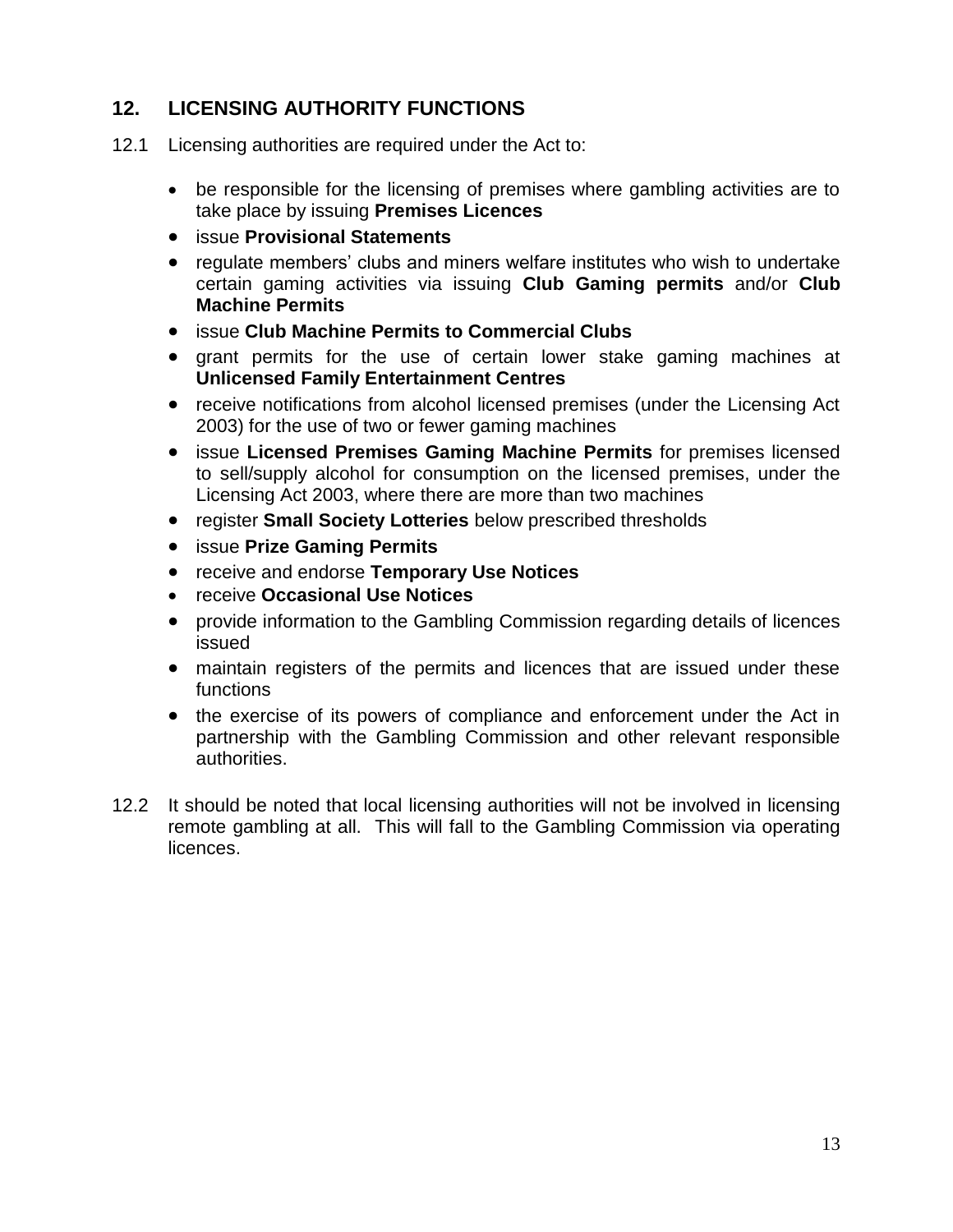## **PART B - PREMISES LICENCES**

#### **13. GENERAL PRINCIPLES**

- 13.1 Premises licences are subject to the requirements set-out in the Gambling Act 2005 and regulations, as well as specific mandatory and default conditions which are detailed in regulations issued by the Secretary of State. Licensing authorities are able to exclude default conditions and also attach others, where considered to be appropriate.
- 13.2 This licensing authority is aware that in making decisions about premises licences it should aim to permit the use of premises for gambling in so far as it thinks it:
	- in accordance with any relevant code of practice issued by the Gambling **Commission**
	- in accordance with any relevant guidance issued by the Gambling Commission
	- reasonably consistent with the licensing objectives, and
	- in accordance with the authority's Statement of Principles

#### 13.3 **Definition of "premises"**

- 13.3.1 In the Act, "premises" is defined as including "any place". Section 152 of the Act prevents more than one premises licence applying to any one place. However, it is possible for a single building to be subject to more than one premises licence, provided they are for different parts of the building and the different parts of the building can reasonably be regarded as being different premises. However, this licensing authority will pay particular attention if there are issues about subdivisions of a single building or plot and will ensure that mandatory conditions relating to access between premises are observed.
- 13.3.2 Whether different parts of a building can properly be regarded as being separate premises will always be a question of fact in the circumstances. The location of the premises will clearly be an important consideration and the suitability of the division is likely to be a matter of discussion between the operator and the licensing officer.
- 13.3.3 The local authority will consider the Gambling Commission's Guidance and all other circumstances of the case in making any decision as to what can properly be regarded as premises.

#### 13.4 **Premises "ready for gambling"**

13.4.1 The guidance states that a licence to use premises for gambling should only be issued in relation to premises that the licensing authority can be satisfied are going to be ready to be used for gambling in the reasonably near future,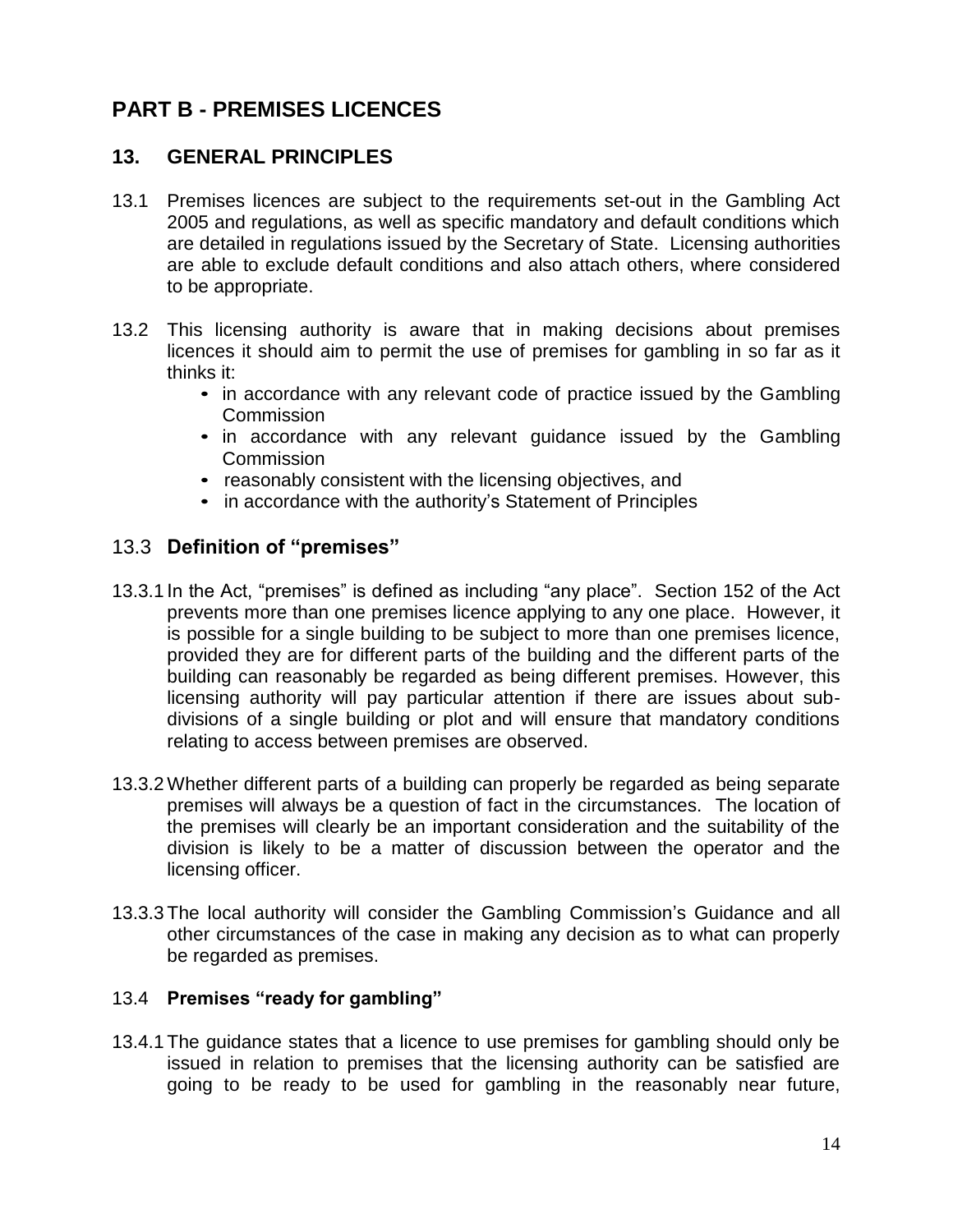consistent with the scale of building or alterations required before the premises are brought into use.

13.4.2 If the construction of a premises is not yet complete, or if they need alteration, or if the applicant does not yet have the right to occupy them, then an application for a provisional statement should be made instead.

#### 13.5 **Location**

13.5.1 Demand issues cannot be considered with regards to the location of premises but that considerations in terms of licensing objectives can. This authority will pay particular attention to the protection of children and vulnerable persons from being harmed or exploited by gambling, as well as issues of crime and disorder.

#### 13.6 **Duplication with Other Regulatory Regimes**

13.6.1 This licensing authority will seek to avoid any duplication with other statutory/regulatory systems where possible, including planning. This authority will not consider whether a licence application is likely to be awarded planning permission or building regulations approval, in its consideration of any application. The licensing authority will listen to, and consider carefully, any concerns about conditions which cannot be met by licensees due to planning restrictions, should such a situation arise.

#### 13.7 **Integrating Strategies**

- 13.7.1There are many stakeholders involved in the Leisure industry and many are involved in the promotion of the licensing objectives. A number of stakeholders' plans and strategies deal with matters related to the licensing function. Where this is the case, the Council will aim, as far as possible, to co-ordinate them.
- 13.7.2 The Council recognises in particular the importance of the co-ordination and integration of the Gambling policy with other plans aimed at the management of town centres and the night-time economy.

#### 13.8 **Licensing Objectives**

- 13.8.1 Premises licences granted must be reasonably consistent with the licensing objectives, this licensing authority has considered the Gambling Commission's guidance to local authorities and some comments are made below.
- 13.8.2**Preventing gambling from being a source of crime or disorder, being associated with crime or disorder or being used to support crime** – This licensing authority is aware that the Gambling Commission will be taking a leading role in preventing gambling from being a source of crime. The Gambling Commission's guidance does however envisage that licensing authorities should pay particular attention to the proposed location of gambling premises in terms of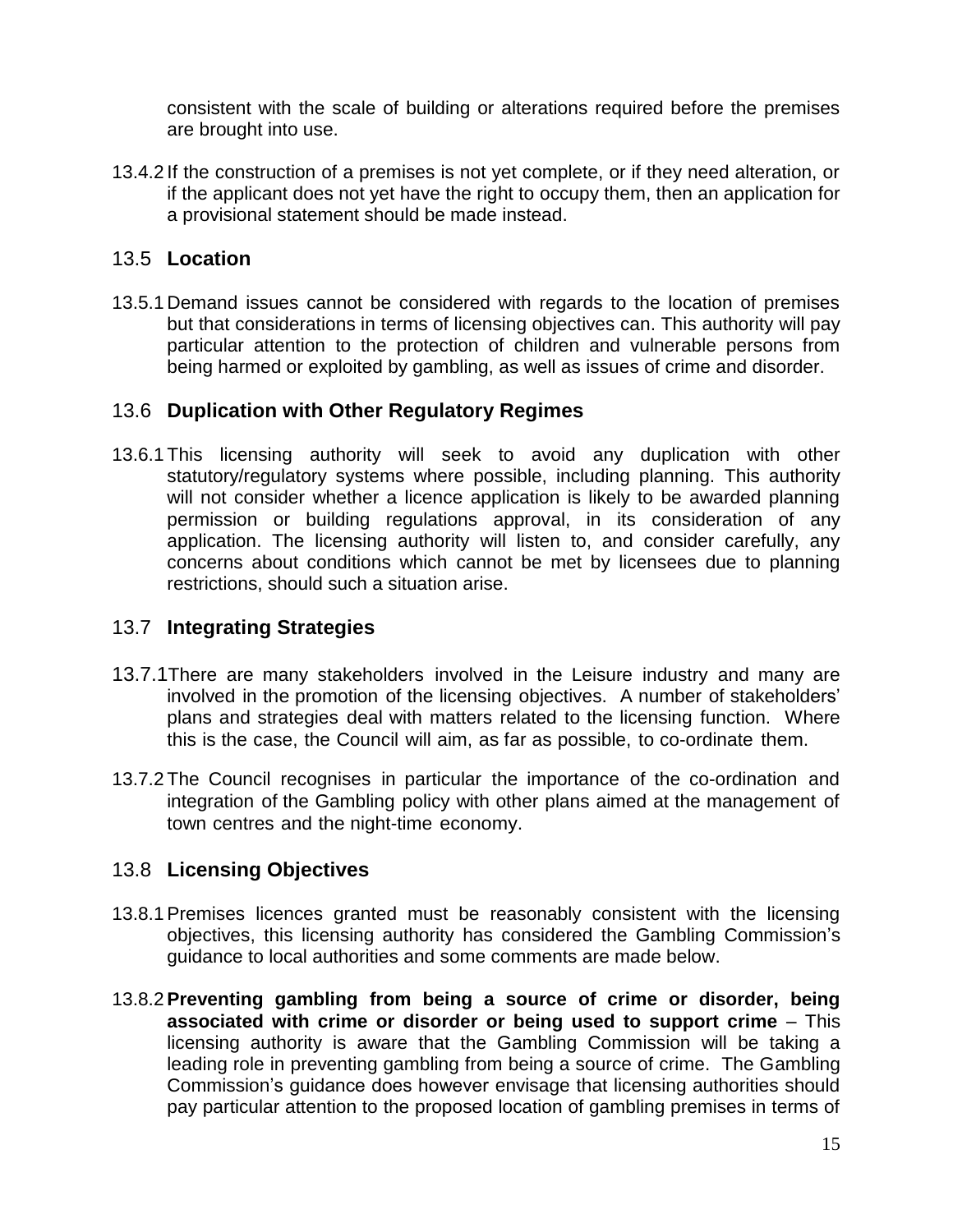this licensing objective. Thus, where an area has known high levels of organised crime this authority will consider carefully whether gambling premises are suitable to be located in such areas and whether conditions may be suitable such as the provision of door supervisors.

- 13.8.3 This licensing authority has noted the Gambling Commissions guidance where it states that licensing authorities should generally consider disorder as activity that is more serious and disruptive than mere nuisance.
- 13.8.4 Applicants are encouraged to discuss the crime prevention procedures in their premises with the Council's Licensing Officers and Leicestershire Constabulary before making a formal application.
- 13.8.5**Ensuring that gambling is conducted in a fair and open way** This licensing authority has noted that the Gambling Commission has stated that it would generally not expect licensing authorities to become concerned with ensuring that gambling is conducted in a fair and open way as this will be addressed via operating and personal licences. Further guidance on this issue may be provided by the Gambling Commission and if so this authority will have regard to it, when available.
- 13.8.6**Protecting children and other vulnerable persons from being harmed or exploited by gambling** – This licensing authority has noted that Gambling Commission guidance states that this objective means preventing children from taking part in gambling (as well as restriction of advertising so that gambling products are not aimed at or are, particularly attractive to children).
- 13.8.7 The Council will work with licensees to ensure advertising on premises is such that gambling products are not aimed at children or advertised in such a way that makes them particularly attractive to children.
- 13.8.8 The Council will consult with the Leicestershire and Rutland Safeguarding Children Board on any application that indicates there may be concerns over access for children or vulnerable persons
- 13.8.9 The Council will judge the merits of each separate application before deciding whether to impose conditions to protect children on particular categories of premises. This may include such requirements as;-
	- Supervision of entrances;
	- Segregation of gambling areas from areas frequented by children;
	- Supervision of gaming machines in non-adult gambling specific premises
- 13.8.10 There is no definition of 'vulnerable person' and it is noted that the Gambling Commission are not seeking to offer one, but this could include people who gamble more than they want to, people who gamble beyond their means and people who may not be able to make informed or balanced decisions about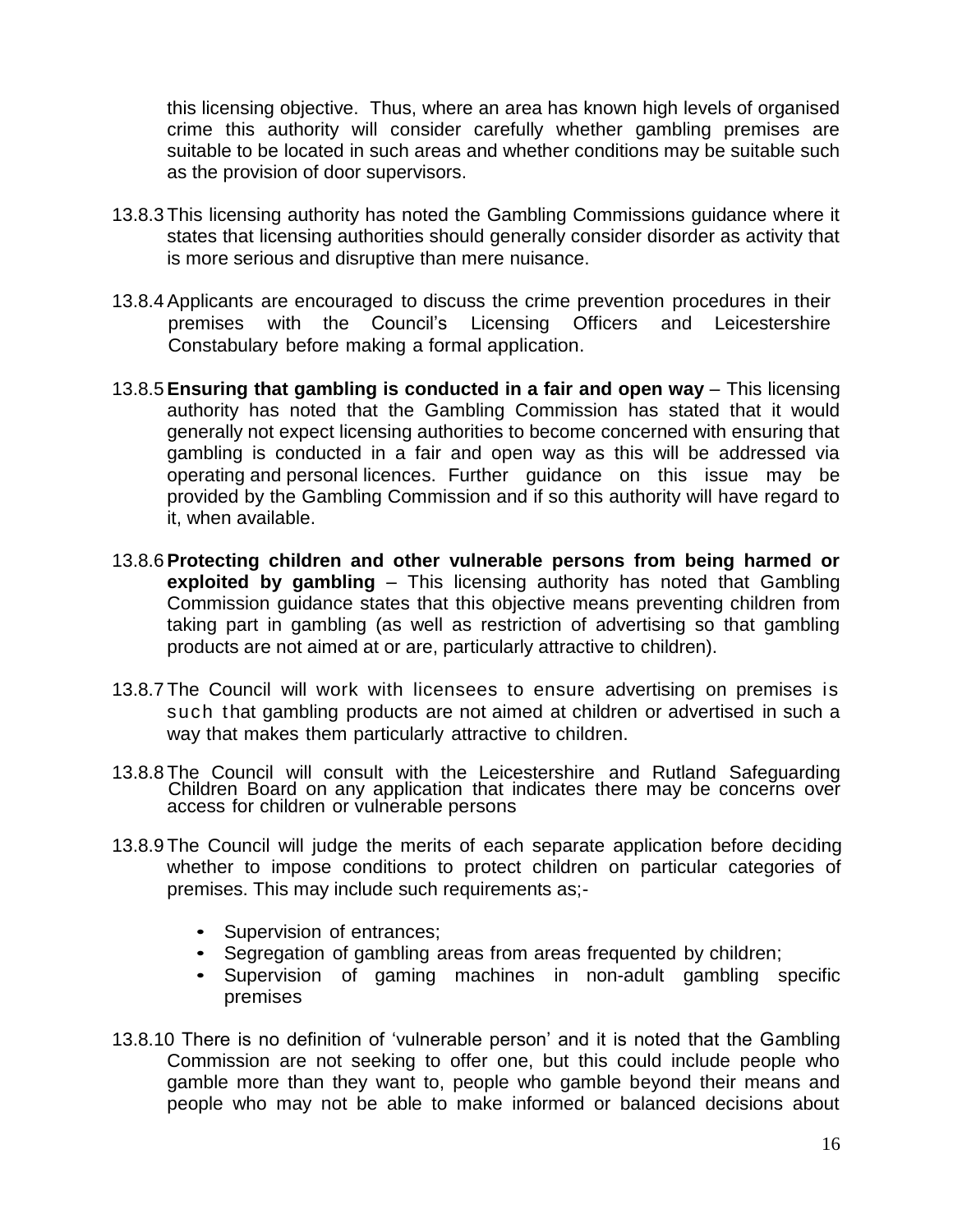gambling due to a mental impairment, alcohol or drugs. Should a practical definition prove possible in future then this statement will be updated with it, by way of a revision.

This licensing authority will consider this licensing objective on a case by case basis.

#### 13.9 **Condition***s*

- 13.9.1 Any conditions attached to licences will be proportionate and will be:
	- relevant to the need to make the proposed building suitable as a gambling facility
	- directly related to the premises and the type of licence applied for
	- fairly and reasonably related to the scale and type of premises; and
	- reasonable in all other respects
- 13.9.2 Decisions upon individual conditions will be made on a case by case basis, although there are a number of measures this licensing authority may consider using should there be a perceived need, such as the use of supervisors, appropriate signage for adult only areas etc. This licensing authority will also expect the licence applicant to offer his/her own suggestions as to ways in which they can meet the licensing objectives effectively.
- 13.9.3 This licensing authority will also consider specific measures which may be required for buildings which are subject to multiple premises licences. Such measures may include supervision of entrances; segregation of gambling from non-gambling areas frequented by children; and the supervision of gaming machines in non-adult gambling specific premises in order to pursue the licensing objectives. These matters are in accordance with the Gambling Commission's guidance.
- 13.9.4 This authority will also ensure where necessary and deemed appropriate that where category C or above machines are on offer in premises to which children are admitted:
	- all such machines are located in an area of the premises which is separated from the remainder of the premises by a physical barrier which is effective to prevent access other than through a designated entrance
	- only adults are admitted to the area where these machines are located
	- access to the area where the machines are located is supervised
	- the area where these machines are located is arranged so that it can be observed by the staff or the licence holder; and
	- at the entrance to and inside any such areas there are prominently displayed notices indicating that access to the area is prohibited to persons under 18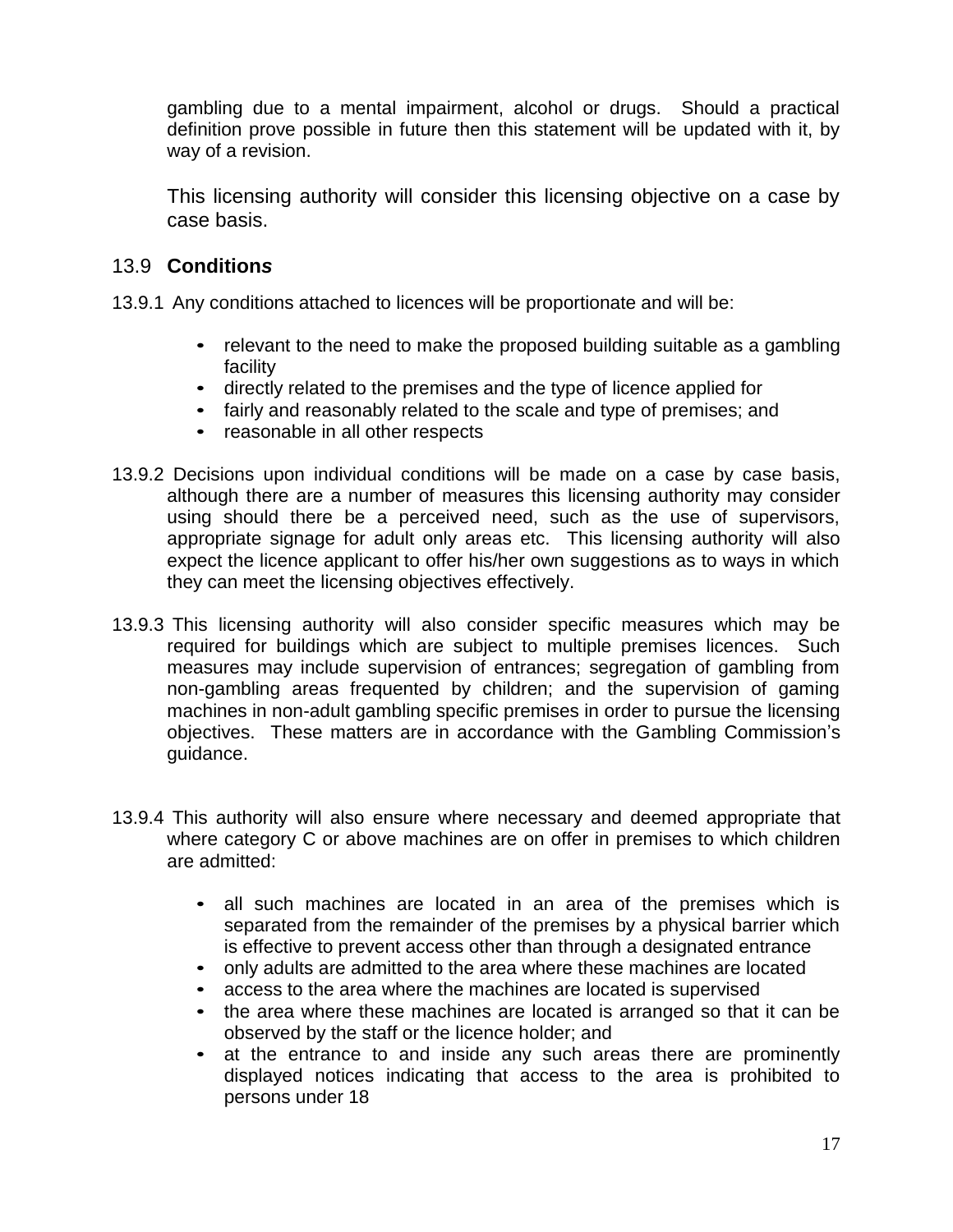- 13.9.5 As the licensing authority we note that there are conditions which we are unable to attach to premises licences, these are:
	- any condition on the premises licence which makes it impossible to comply with an operating licence condition
	- conditions relating to gaming machine categories, numbers, or method of operation
	- conditions which provide that a membership of a club or body be required for casino and bingo clubs (the Act specifically removed the membership requirement)
	- conditions in relation to stakes, fees, winning or prizes
- 13.9.6 This licensing authority may consider a need for door supervisors in terms of the licensing objectives for protection of children and vulnerable persons and preventing premises becoming a source of crime or disorder. Door supervisors at casinos or bingo premises are exempt from the requirements of the Private Security Industry Act 2001. Where this authority imposes door supervision requirements on such licences, the personnel will not need licensing under the 2001 Act. This authority may however consider imposing the requirement of a Criminal Record Bureau check on door supervisors, by way of a condition on a licence.
- 13.9.7 For premises other than casinos and bingo premises, operators and licensing authorities may decide that supervision of entrances / machines is appropriate for particular cases but it will need to be decided whether these shall be SIA licensed or not. It will not be automatically assumed that they shall be.

#### **13.10 Risk Assessments**

- 13.10.1 Under new social responsibility code provisions from April 2016 licensees are required to undertake a local risk assessment when applying for a new premises licence. Their risk assessment must also be updated:
	- When applying for a variation of a premises licence
	- To take into account of significant changes in local circumstances, including those identified in a licensing authority's statement of policy
	- When there are significant changes at a licensee's premises that may affect their mitigation of local risks.
- 13.10.2 Such risks that may be identified could include but are not exhaustive to, the location of nearby services for children, the demographics of the area in relation to vulnerable groups, whether the premises is located in an area with high levels of crime / antisocial behaviour; and set out how vulnerable people, including those with problem gambling behaviours will be protected

#### **13.11 Local Area Profiles**

13.11.1 Such risk assessments can make reference to the council's Area Profile which may be compiled with respect to reported gambling-related problems in an area.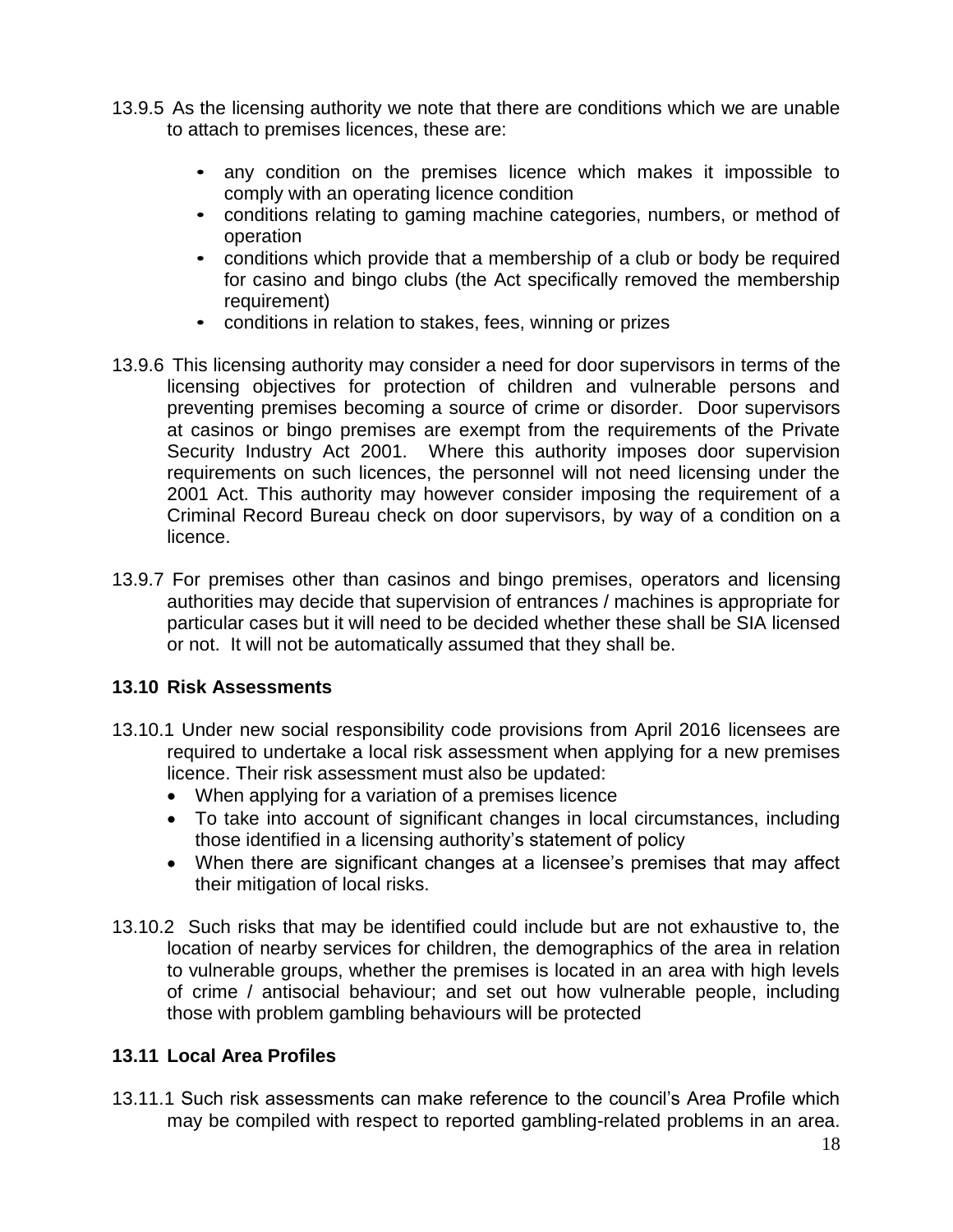At the time of preparing this edition of the Statement of Principles there has been no evidence presented to support the assertion that any part of Rutland County Council had or is experiencing problems from gambling activities. This position will be kept under review.

#### **14. ADULT GAMING CENTRES**

- 14.1 This licensing authority will specifically have regard to the need to protect children and vulnerable persons from harm or being exploited by gambling and will expect the applicant to satisfy the authority that there will be sufficient measures to address these issues.
- 14.2 This licensing authority will expect applicants to offer their own measures to meet licensing objectives however appropriate measures / licence conditions may cover issues such as:
	- proof of age schemes
	- CCTV
	- supervision of entrances / machine areas
	- physical separation
	- location of entry
	- notices / signage
	- self-barring schemes
	- provision of information leaflets / helpline numbers for organisations such as GamCare

This list is not mandatory, nor exhaustive, and is merely indicative of example measures.

14.3 The question of sub-division of such premises has become an issue and been the subject of Gambling Commission Guidance. There must be no direct entry from one adult gaming centre into another. This Authority will take note of the guidance issued in respect of such applications.

#### **15. LICENSED FAMILY ENTERTAINMENT CENTRES**

- 15.1 This licensing authority will specifically have regard to the need to protect children and vulnerable persons from harm or being exploited by gambling and will expect the applicant to satisfy the authority that there will be sufficient measures to, ensure that under 18 year olds do not have access to the adult only gaming machine areas.
- 15.2 This licensing authority will expect applicants to offer their own measures to meet licensing objectives however appropriate measures / licence conditions may cover issues such as:
	- notices / signage
	- physical separation of areas
	- CCTV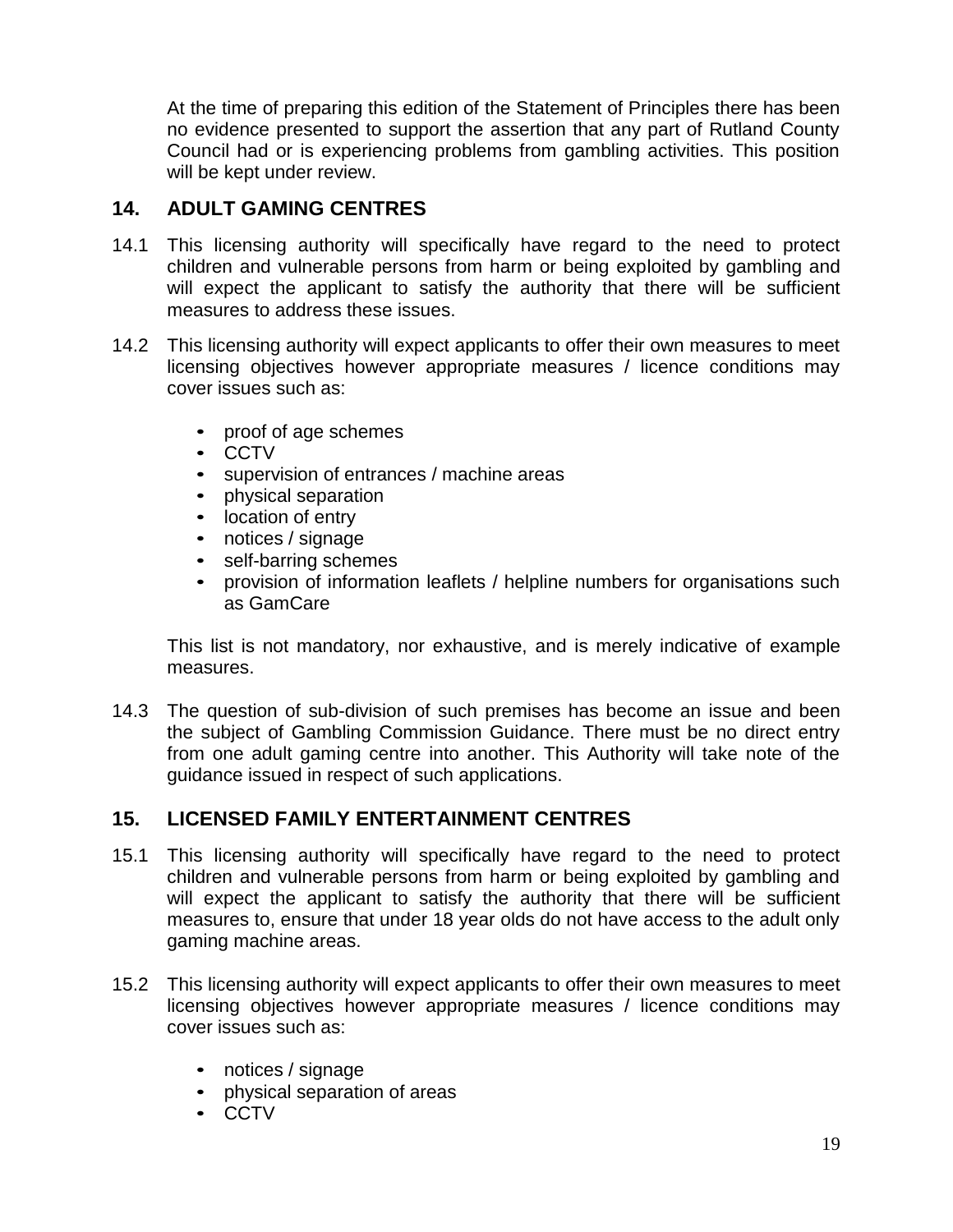- supervision of entrances / machine areas
- specific opening hours
- self-barring schemes
- provision of information leaflets / helpline numbers for organisations such as GamCare
- suspected child truancy handling training

This list is not mandatory, nor exhaustive, and is merely indicative of example measures.

15.3 This licensing authority will, as per the Gambling Commission's guidance, refer to the Gambling Commission's website to see any conditions that apply to operating licences covering the way in which the area containing the category C machines should be delineated.

For a full list of machine categories please refer to appendix 5.

#### **16. CASINOS**

16.1 This authority has not passed a 'no casino' resolution under Section 166 of the Gambling Act 2005, but is aware that it has the powers to do so. Should this authority decide in the future to pass such a resolution, it will update this statement with details of that resolution. Any such decision would need to be made by full council.

#### **17. BETTING PREMISES**

- 17.1 **Betting machines** *-* This licensing authority will, as per the Gambling Commission's guidance, take into account the size the premises, the number of counter positions available for person-to-person transactions, and the ability of staff to monitor the use of the machines by children and young persons (it is an offence for those under 18 to bet) or by vulnerable people, when considering the number/nature/circumstances of betting machines an operator wants to offer.
- 17.2 There is no evidence that the operation of betting offices has required door supervisors for the protection of the public. This authority will make a door supervision requirement only if there is clear evidence from the history of trading at the premises that the premises cannot be adequately supervised from the counter and that the door supervision is both necessary and proportionate.

#### **18. TRACKS**

18.1 This licensing authority is aware that tracks may be subject to one or more than one premises licence, provided each licence relates to a specified area of the track. As per the Gambling Commission's guidance, this licensing authority will especially consider the impact upon the third licensing objective (i.e. the protection of children and vulnerable persons from being harmed or exploited by gambling) and the need to ensure that entrances to each type of premises are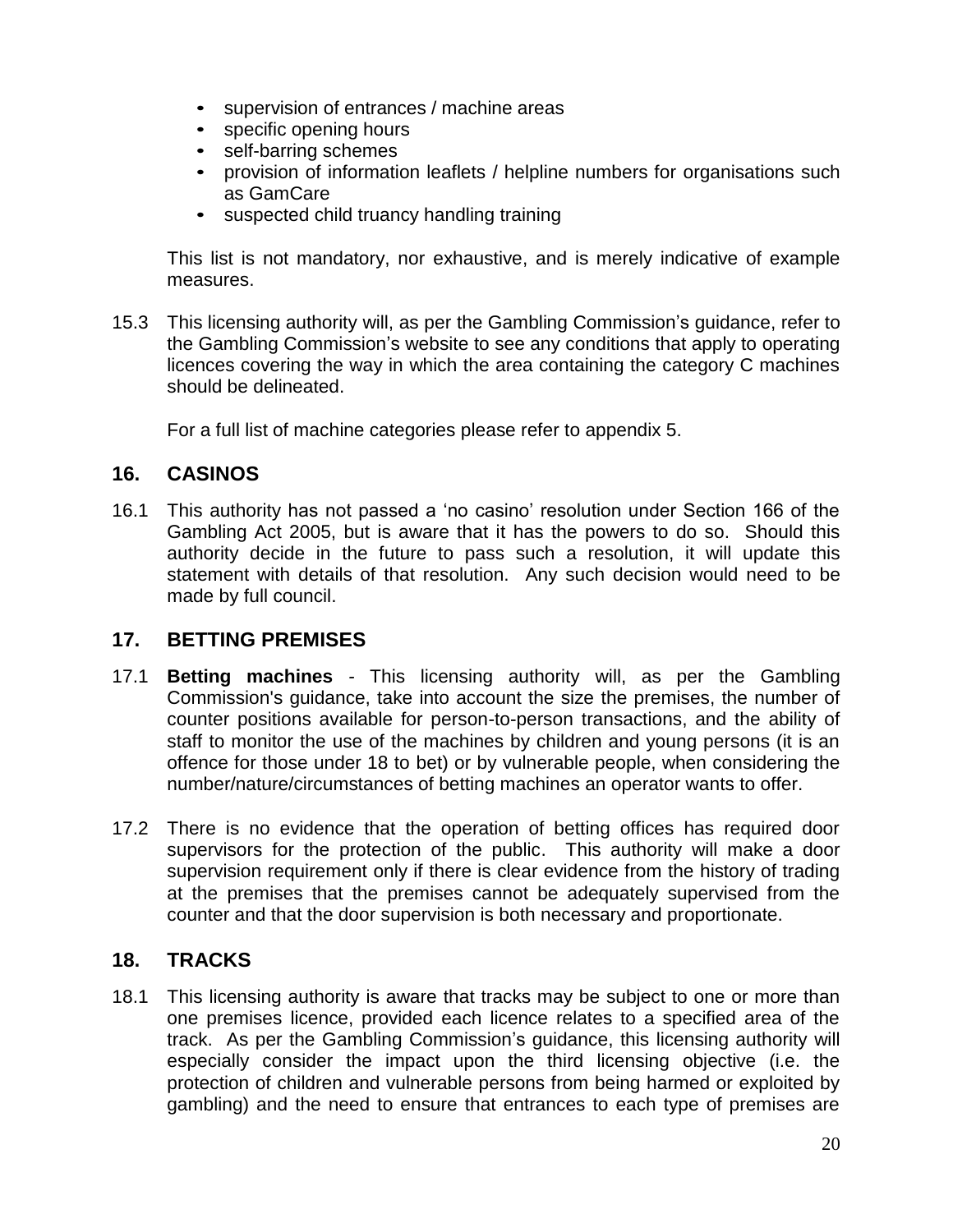distinct and that children are excluded from gambling areas where they are not permitted to enter.

- 18.2 This licensing authority will therefore expect the premises licence applicant to demonstrate suitable measures to ensure that children do not have access to adult only gaming facilities. It is noted that children and young persons will be permitted to enter track areas where facilities for betting are provided on days when dog-racing and / or horse racing takes place, but that they are still prevented from entering areas where gaming machines (other than category D machines) are provided.
- 18.3 Applicants will be expected to offer their own measures to meet the licensing objectives however appropriate measures / licence conditions may cover issues such as:
	- proof of age schemes
	- location of gaming machines
	- supervision of entrances / machine areas
	- notices / signage
	- provision of information leaflets / helpline numbers for organisations such as Gamcare

This list is not mandatory, nor exhaustive, and is merely indicative of example measures.

- 18.4 **Betting Machines** This licensing authority will as per the Gambling Commission's Guidance, take into account the size of the premises, the number of counter positions available for person-to-person transactions, and the ability of staff to monitor the use of the machines by children and young persons (it is an offence for those under 18 to bet) or by vulnerable people, when considering the number/nature/circumstances of betting machines an operator wants to offer. We will also take note of the Gambling Commission's suggestion that licensing authorities will want to consider restricting the number and location of such machines in respect of applications for track betting premises licences.
- 18.5 **Condition on rules being displayed** *-* The Gambling Commission has advised in its guidance for local authorities that "…licensing authorities should attach a condition to track premises licences requiring the track operator to ensure that the rules are prominently displayed in or near the betting areas, or that other measures are taken to ensure that they are made available to the public. For example, the rules could be printed in the race-card or made available in leaflet form from the track office."
- 18.6 **Applications and plans** The Gambling Act requires applicants to submit plans of the premises with their application, in order to ensure that the licensing authority has the necessary information to make an informed judgement about whether the premises are fit for gambling.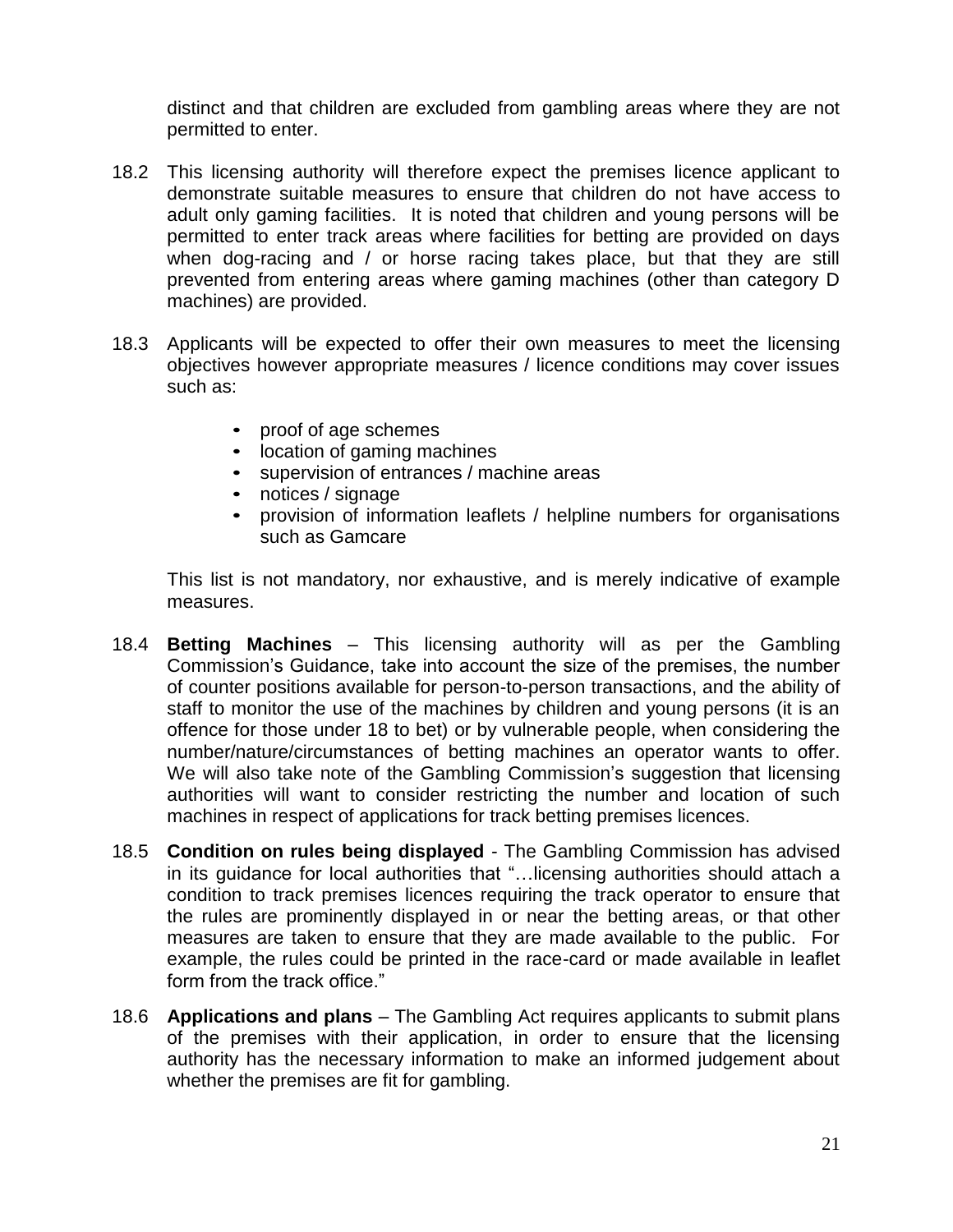The Gambling Commission's suggestion "To ensure that licensing authorities gain a proper understanding of what they are being asked to license they should, in their licensing policies, set out the information that they will require, which should include detailed plans for the racetrack itself and the area that will be used for temporary "on-course" betting facilities (often known as the "betting ring") and in the case of dog tracks and horse racecourses fixed and mobile pool betting facilities operated by the Tote or track operator, as well as any other proposed gambling facilities." and that "Plans should make clear what is being sought for authorisation under the track betting premises licence and what, if any, other areas are to be subject to a separate application for a different type of premises licence."

- 18.7 This authority appreciates that it is sometimes difficult to define the precise location of betting areas on tracks. The precise location of where betting facilities are provided is not required to be shown on track plans, both by virtue of the fact that betting is permitted anywhere on the premises and because of the difficulties associated with pinpointing exact locations for some types of track. Applicants should provide sufficient information that this authority can satisfy itself that the plan indicates the main areas where betting might take place. For racecourses in particular, any betting areas subject to the "five times rule" (commonly known at betting rings) must be indicated on the plan.
- 18.8 In rare cases where the outer perimeter cannot be defined, it is likely that the track in question will not be specifically designed for the frequent holding of sporting events or races. In such cases betting facilities may be better provided through occasional use notices where the boundary premises do not need to be defined.

#### **19. BINGO PREMISES**

19.1 This licensing authority notes that the Gambling Commission's guidance states:

Children and young people are allowed into bingo premises; however they are not permitted to participate in the bingo and if category B or C machines are made available for use these must be separated from areas where children and young people are allowed.

- 19.2 This licensing authority must satisfy itself that bingo can be played in any bingo premises for which a premises licence has been issued. This will be a relevant consideration where the operator of an existing bingo premises applies to vary their licence to exclude an area of the existing premises from its ambit and then applies for a new premises licence, or multiple licences, for that or those excluded areas.
- 19.3 This authority also notes the Guidance at paragraph 18.8 regarding the unusual circumstances in which the splitting of a pre-existing premises into two adjacent premises might be permitted.

#### **20. TRAVELLING FAIRS**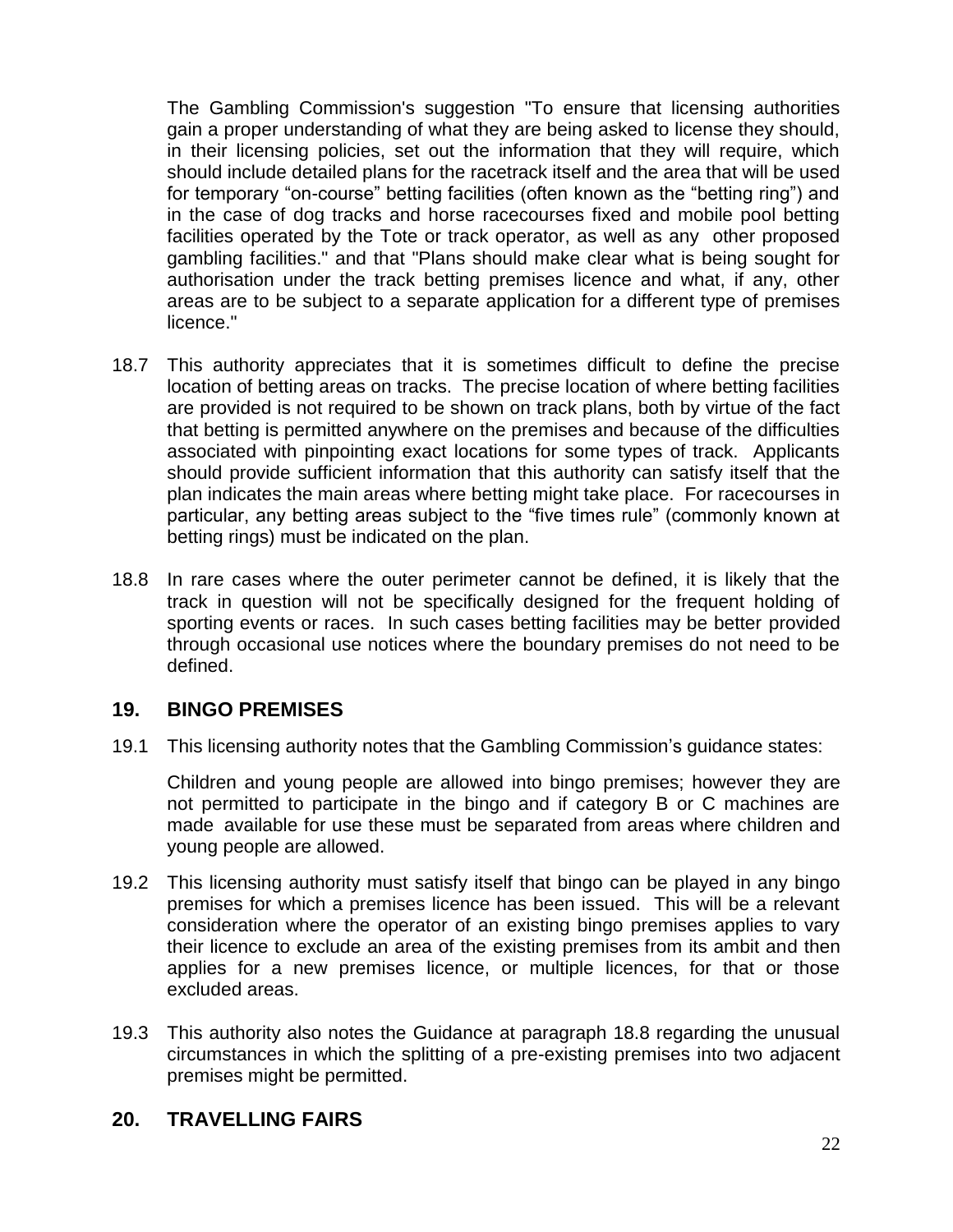- 20.1 It will fall to this licensing authority to decide whether, where category D machines and / or equal chance gaming without a permit is to be made available for use at travelling fairs, the statutory requirement that the facilities for gambling amount to no more than an ancillary amusement at the fair is met. This licensing authority will also consider whether the applicant falls within the statutory definition of a travelling fair.
- 20.2 It has been noted that the 27-day statutory maximum for land being used as a fair is per calendar year, and that it applies to the piece of land on which the fairs are held, regardless of whether it is the same or different travelling fairs occupying the land. This licensing authority will work with its neighbouring authorities to ensure that land which crosses its boundaries is monitored so that the statutory limits are not exceeded.

#### **21. PROVISIONAL STATEMENTS**

21.1 Developers may wish to apply to this authority for provisional statements before entering into a contract to buy or lease property or land to judge whether a development is worth taking forward in light of the need to obtain a premises licence. There is no need for the applicant to hold an operating licence in order to apply for a provisional statement.

The Gambling Act provides for a person to make an application to the licensing authority for a provisional statement in respect of premises that he or she:

- expect to be constructed;
- expects to be altered; or
- expects to acquire a right to occupy.
- 21.2 The holder of a provisional statement may then apply for a premises licence once the premises are constructed, altered or acquired.
- 21.3 In terms of representations about premise licence applications, following the grant of a provisional statement, no further representations from relevant authorities or interested parties can be taken into account unless they concern matters which could not have been addressed at the provisional statement stage, or they reflect a change in the applicant's circumstances. In addition, this authority may refuse the premises licence (or grant it on terms different to those attached to the provisional statement) only by reference to matters:
	- which could not have been raised by objectors at the provisional licence stage; or
	- which in the authority's opinion reflect a change in the operator's circumstances

#### **22. REVIEWS**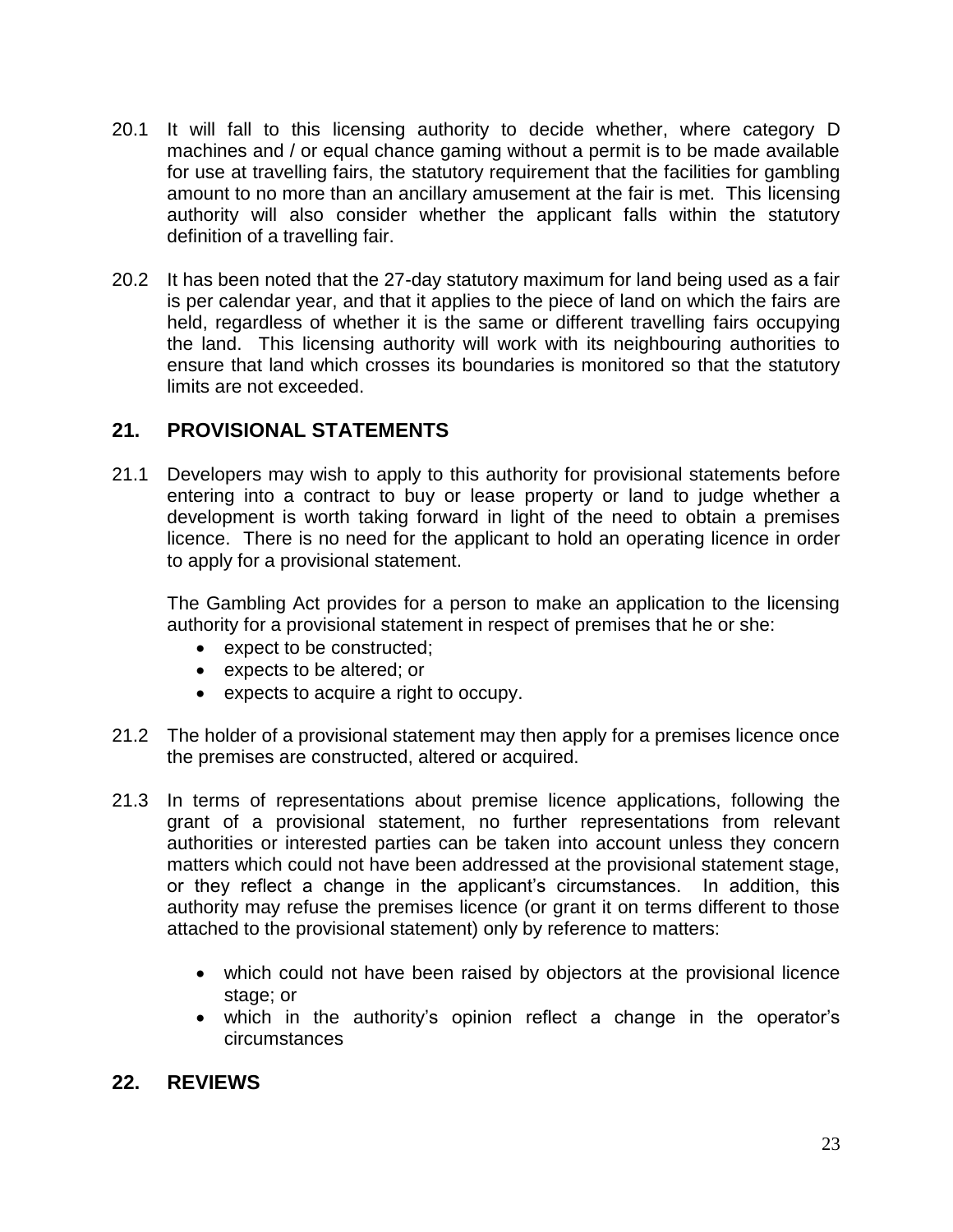- 22.1 Requests for a review of a premise licence can be made by interested parties or responsible authorities; however, it is for this licensing authority to decide whether the review is to be carried out. This will be on the basis of whether the request for the review is relevant to the matters listed below
	- in accordance with any relevant code of practice issued by the Gambling Commission;
	- in accordance with any relevant guidance issued by the Gambling Commission;
	- reasonably consistent with the licensing objectives; and
	- in accordance with the authorities statement of principles.

The request for the review will also be subject to the consideration by the authority as to whether the request is frivolous, vexatious, or whether it will certainly not cause this authority to wish to alter/revoke/suspend the licence, or whether it is substantially the same as previous representations or requests for review.

- 22.2 This licensing authority can also initiate a review of a licence on the basis of any reason which it considers is appropriate.
- 22.3 Once a valid application for a review has been received, representations can be made by responsible authorities and interested parties during a 28 day period. This period begins 7 days after the application was received by the licensing authority, who will publish notice of the application within 7 days of receipt. The licensing authority must carry out the review as soon as possible after the 28 day period for making representations has passed.
- 22.4 The purpose of the review will be to determine whether the licensing authority should take any action in relation to the licence. If action is justified, the options open to the licensing authority are:
	- a) add remove or amend a licence condition imposed by the licensing authority;
	- b) exclude a default condition imposed by the Secretary of State (e.g. opening hours) or amend such an exclusion;
	- c) suspend the premises licence for a period not exceeding three months; and/or
	- d) revoke the premises licence.

In determining what action, if any, should be taken following a review, the licensing authority must have regard to the principles set out in section 153 of the Act, as well as any relevant representations.

22.5 In particular, the licensing authority may initiate a review of a premises licence on the grounds that a premises licence holder has not provided facilities for gambling at the premises. This is to prevent people from applying for licences in a speculative manner without intending to use them.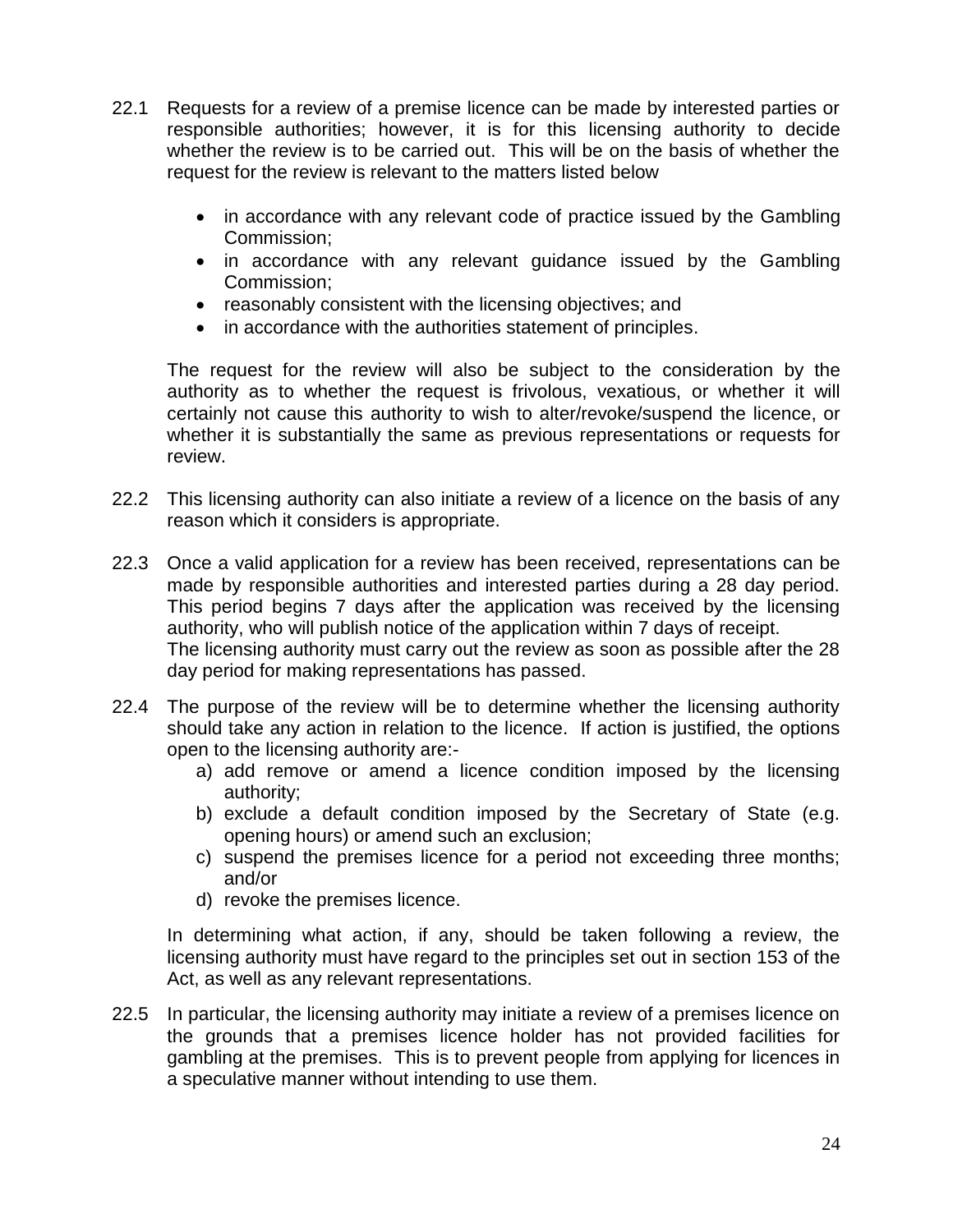### **PART C - PERMITS / REGISTRATIONS / NOTICES**

#### **23. UNLICENSED FAMILY ENTERTAINMENT CENTRE GAMING MACHINE PERMITS**

- 23.1 Where a premises does not hold a premises licence but wishes to provide category D gaming machines, it may apply to this licensing authority for this permit. It should be noted that the applicant must show that the premises will be wholly or mainly used for making gaming machines available for use.
- 23.2 This licensing authority will expect the applicant to show that there are policies and procedures in place to protect children and other vulnerable persons from harm. Harm in this context is not limited to harm from gambling but includes wider protection considerations. The efficiency of such policies and procedures will each be considered on their own merits, however, they may include appropriate measures / training for staff as regards suspected truant school children on the premises, measures / training covering how staff would deal with unsupervised very young children being on the premises, or children causing perceived problems on / around the premises.
- 23.3 This licensing authority will expect that applicants demonstrate a full understanding of the licensing objectives as well as the maximum stakes and prizes of the gambling that is permissible in Unlicensed Family Entertainment Centres; that the applicant has no relevant convictions and that staff are trained to have a full understanding of the maximum stakes and prizes.

#### **24. (ALCOHOL) LICENSED PREMISES GAMING MACHINE PERMITS**

- 24.1 There is provision in the Act for premises licensed to sell alcohol for consumption on the premises, to automatically have two gaming machines, of category C and / or D. To take advantage of this entitlement, the person who holds the on-premises licence must give notice to this licensing authority of their intention to make gaming machines available for use, and must pay the prescribed fee.
- 24.2 This licensing authority can remove the automatic authorisation in respect of any particular premises if:
	- provision of the machines is not reasonably consistent with the pursuit of the licensing objectives
	- gaming has taken place on the premises that breaches a condition of Section 282 of the Gambling Act (i.e. that written notice has been provided to the licensing authority, that a fee has been provided and that any relevant code of practice issued by the Gambling Commission about the location and operation of the machine has been complied with)
	- the premises are mainly used for gaming; or
	- an offence under the Act has been committed on the premises
- 24.3 If a premises wishes to have more than two machines, an application for a permit is required and this licensing authority shall consider that application based upon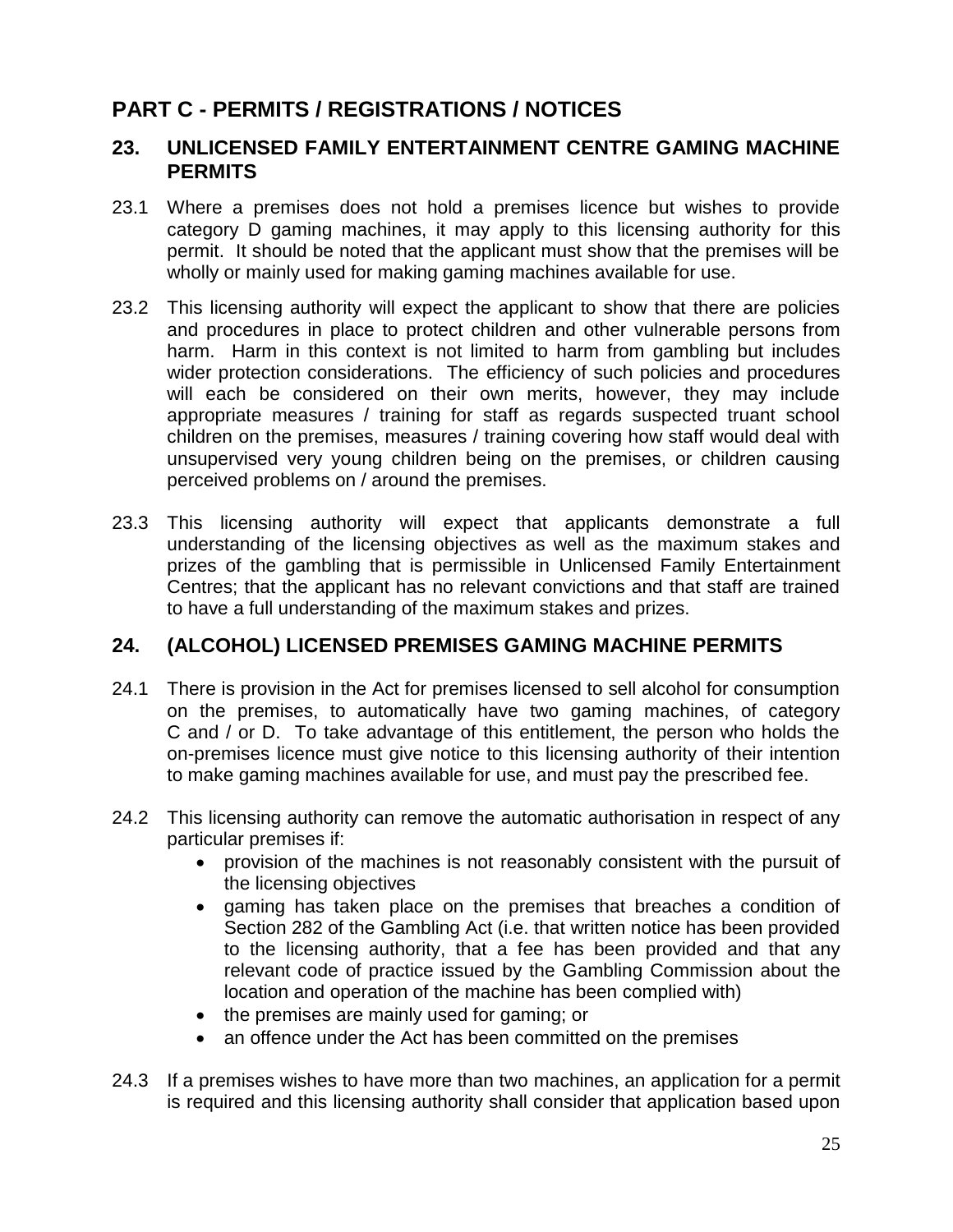the licensing objectives, any guidance issued by the Gambling Commission under Section 25 of the Act, and "such matters as they think relevant". This authority considers that "such matters" will be decided on a case by case basis but generally there will be regard to the need to protect children and vulnerable persons from being harmed or exploited by gambling and will expect the applicant to satisfy the authority that there will be sufficient measures in place to ensure that under 18 year olds do not have access to the adult only gaming machines. Such measures may include:

- adult machines being in site of bar
- notices / signage
- 24.4 It should be noted that the holder of a permit must comply with any Code of Practice issued by the Gambling Commission about the location and operation of the machine.
- 24.5 It is recognised that some alcohol licensed premises may apply for a premises licence for their non-alcohol licensed areas. Any such application would most likely need to be applied for, and dealt with as an Adult Gaming Centre premises licence.
- 24.6 Where an application is received for more than 19 gambling machines in alcohol licensed premises Officers will have the discretion to arrange a hearing for members to consider the application.
- 24.7 It should be noted that this licensing authority can decide to grant the application with a smaller number of machines and / or different category of machines than applied for. Conditions (other than these) cannot be attached.

#### **25. PRIZE GAMING PERMITS**

- 25.1 This licensing authority can grant or refuse an application for a permit, but cannot add conditions. This licensing authority can only grant an application for a permit if it has consulted with the chief officer of police about the application. This licensing authority will take into account any objections that the police may make which are relevant to the licensing objectives. Relevant considerations would be the suitability of the applicant in terms of any convictions that they may have that would make them unsuitable to operate prize gaming; and the suitability of the premises in relation to their location and issues about disorder.
- 25.2 Given that the premises will particularly appeal to children and young persons, in considering what to take into account in the application process and what information to request from the applicant, this licensing authority will give weight to child protection issues. Applicants will be required to set out the types of gaming that he or she is intending to offer and the applicant should be able to demonstrate:
	- that they understand the limits to stakes and prizes that are set out in regulations; and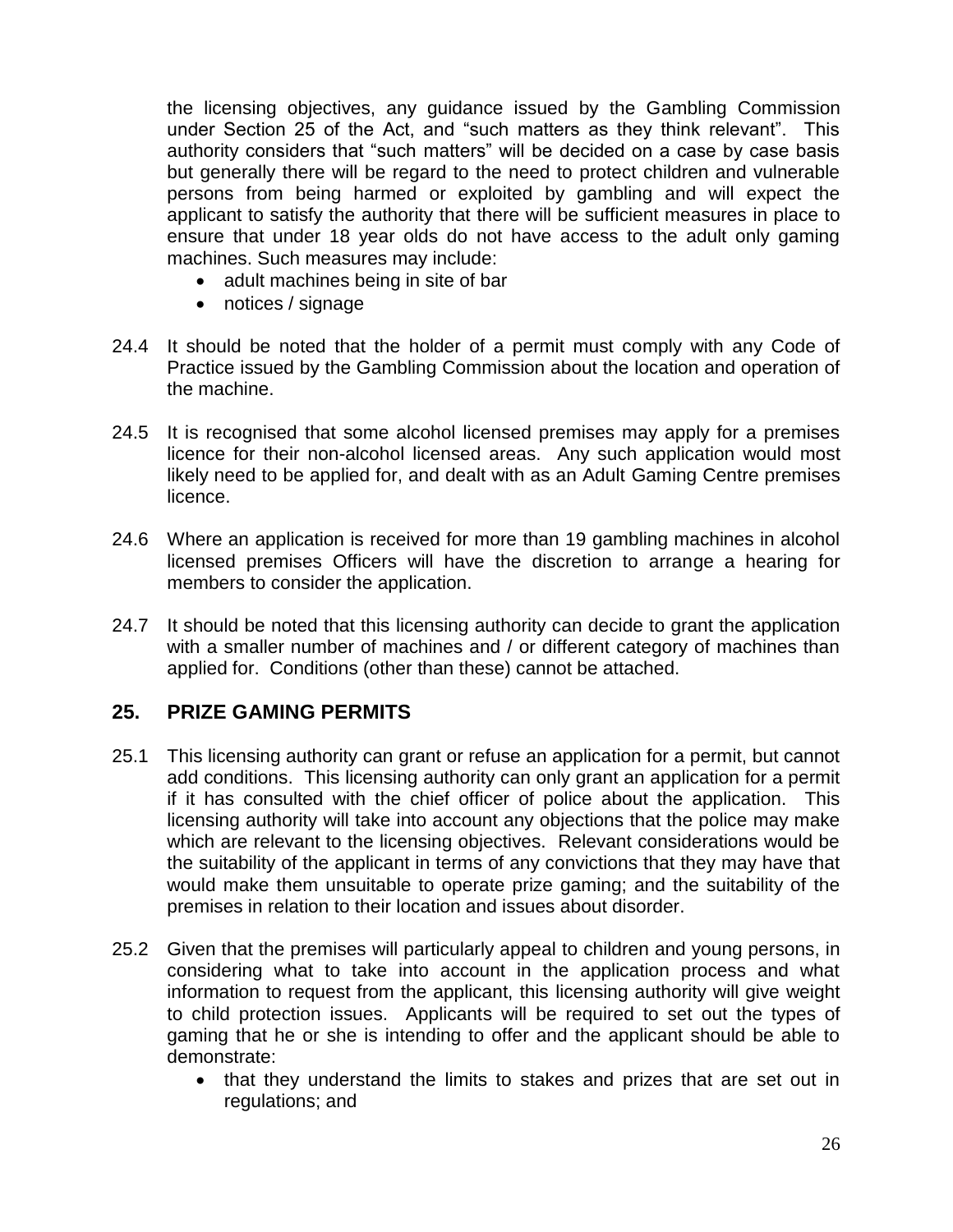- $\bullet$  that the gaming offered is within the law.
- 25.3 The licensing authority will determine each application on its own merits.

*(The Council as a licensing authority has the remit to set its own criteria for the above statement of principles on permits – the principles as set out above reflect the general issues considered to be most relevant by a number of other licensing authorities)* 

- 25.4 In making its decision on an application for this permit the licensing authority does not need to have regard to the licensing objectives but must have regard to any Gambling Commission's guidance.
- 25.5 It should be noted that there are conditions in the Gambling Act 2005 to which the permit holder must comply, but that the licensing authority cannot attach conditions. The conditions in the Act are:
	- the limits on participation fees, as set out in regulations, must be complied with;
	- all chances to participate in the gaming must be allocated on the premises on which the gaming is taking place and on one day; the game must be played and completed on the day the chances are allocated; and the result of the game must be made public in the premises on the day that it is played;
	- the prize for which the game is played must not exceed the amount set out in regulations (if a money prize), or the prescribed value (if non-monetary prize); and
	- participation in the gaming must not entitle the player to take part in any other gambling.

#### **26. CLUB GAMING AND CLUB GAMING MACHINE PERMITS**

- 26.1 Members Clubs and Miners' Welfare Institutes (but **not** Commercial Clubs) may apply for a Club Gaming Permit. The Club Gaming Permit will enable the premises to provide gaming machines (3 machines, of which one may be a category B3A, the others being of categories B4, C or D), equal chance gaming and games of chance as prescribed in regulations.
- 26.2 Members Clubs and Miner's welfare institutes and also Commercial Clubs may apply for a Club Machine Permit. A Club Machine permit will enable the premises to provide gaming machines (3 machines of categories B, C or D). NB Commercial Clubs may not site category B3A gaming machines offering lottery games in their club.
- 26.3 Members clubs must have at least 25 members and be established and conducted 'wholly or mainly' for the purposes other than gaming, unless the gaming is permitted by separate regulations. A members club must be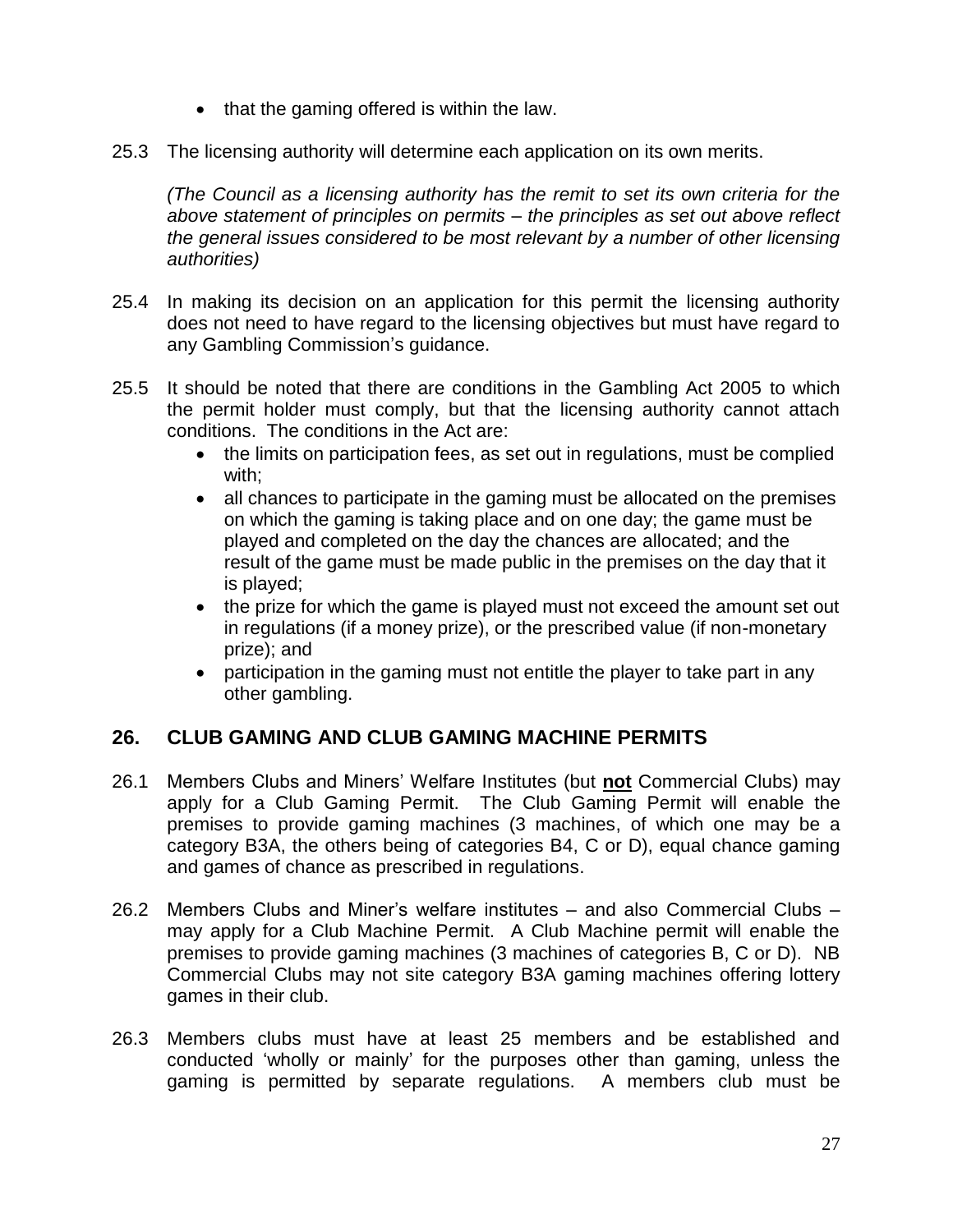permanent in nature, not established to make commercial profit, and controlled by its members equally.

- 26.4 This licensing authority is aware that it may only refuse an application on the grounds that:
	- the applicant does not fulfil the requirements for a members' or commercial club or miners' welfare institute and therefore is not entitled to receive the type of permit for which it has applied
	- the applicant's premises are used wholly or mainly by children and / or young persons
	- an offence under the Act or a breach of a permit has been committed by the applicant while providing gaming facilities
	- a permit held by the applicant has been cancelled in the previous ten years; or
	- an objection has been lodged by the Gambling Commission or the police.
- 26.5 There are statutory conditions on club gaming permits that no child uses a category B or C machine on the premises and that the holder complies with any relevant provision of a code of practice about the location and operation of gaming machines.

#### **27 SMALL SOCIETY LOTTERIES**

- 27.1 Under the Gambling Act 2005, a lottery is unlawful unless it runs under an operating licence or is an exempt lottery. This Licensing Authority will register and administer small society lotteries as defined under the Act. Promoting or facilitating a lottery will fall into two categories:
	- Licensed Lotteries (requiring an operating licence from the Gambling Commission)
	- Exempt Lotteries (including small society lotteries registered with Rutland County Council)
- 27.2 Exempt lotteries are lotteries permitted to run without a licence from the Gambling Commission and are defined as:
	- Small society lotteries;
	- Incidental non-commercial lotteries;
	- Private lotteries:
	- Private society lottery;
	- Work lottery;
	- Residents' lottery;
	- Customers' lottery.

Advice regarding the definitions of the above exempt lotteries is available from the Gambling Commission website: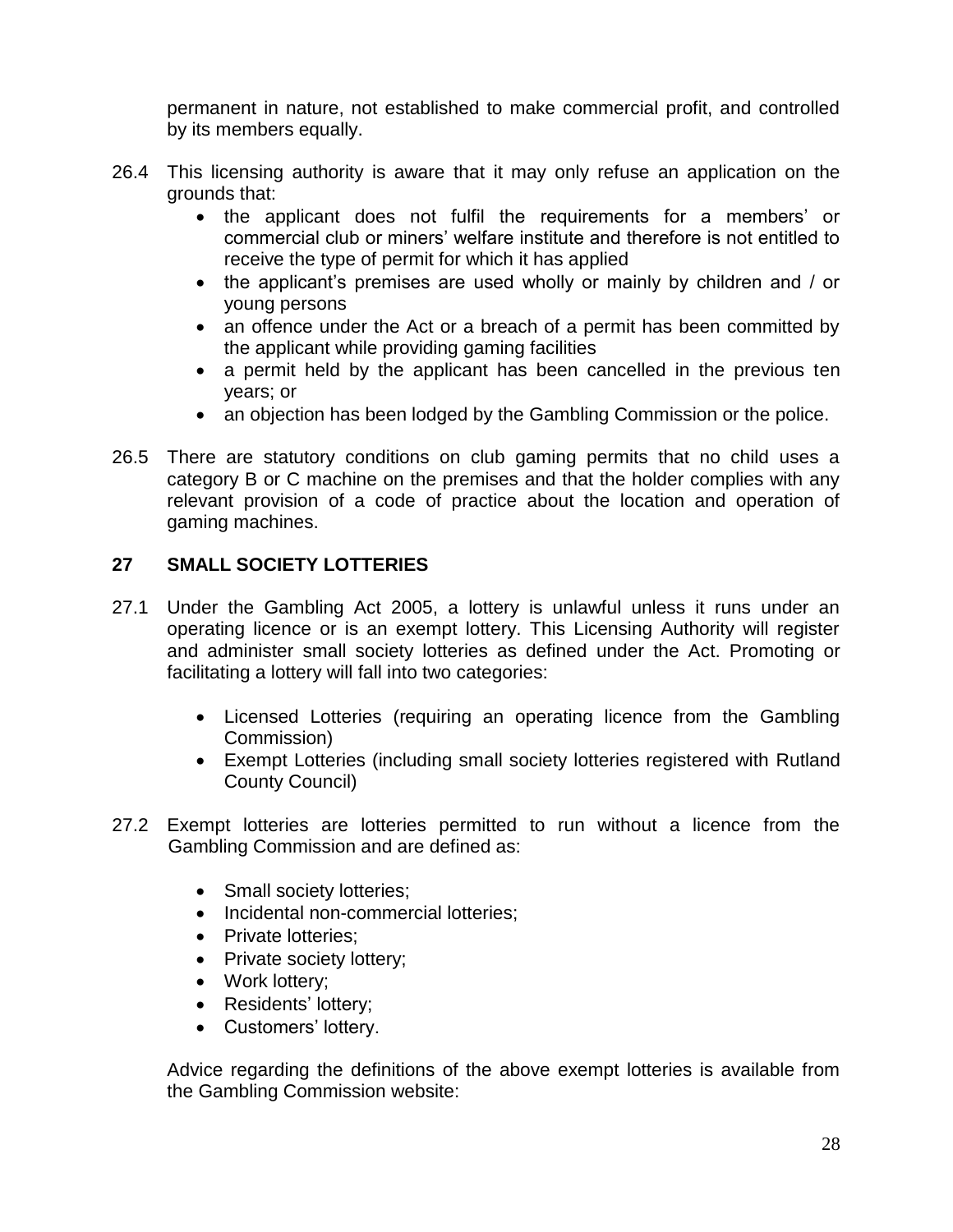[http://www.gamblingcommission.gov.uk/gambling\\_sectors/lotteries.aspx](http://www.gamblingcommission.gov.uk/gambling_sectors/lotteries.aspx)

#### **28. TEMPORARY USE NOTICES**

- 28.1 A Temporary Use Notice (TUN) allows the use of premises for gambling where there is no premises licence but where a gambling operator wishes to use the premises temporarily for facilities for gambling. A Temporary Use Notice may only be granted to a person or company holding a relevant operating licence issued by the Gambling Commission.
- 28.2 The Secretary of State has the power to determine what form of gambling can be authorised by Temporary Use Notices, and at the time of revising this Statement the relevant regulations state that Temporary Use Notices can only be used to permit the provision of facilities of equal chance gaming, where the gaming is intended to produce a single winner, which in practice means poker tournaments.
- 28.3 There are a number of statutory limits as regards Temporary Use Notices. It is noted that it falls to licensing authorities to decide what constitutes a 'set of premises' where TUN's are received relating to the same building / site.
- 28.4 This licensing authority expects to object to notices where it appears that their effect would be to permit regular gambling in a place that could be described as one set of premises, as recommended in the Gambling Commission's Guidance to Local Authorities.

#### **29. OCCASIONAL USE NOTICES**

29.1 This licensing authority has very little discretion as regards these notices aside from ensuring that the statutory limit of 8 days in a calendar year is not exceeded. This licensing authority will though consider the definition of a 'track' and whether the applicant is permitted to avail him/herself of the notice.

#### **30. ADDITIONAL INFORMATION**

Further information on the application process, application forms and applicable fees can be found at www.rutland.gov.uk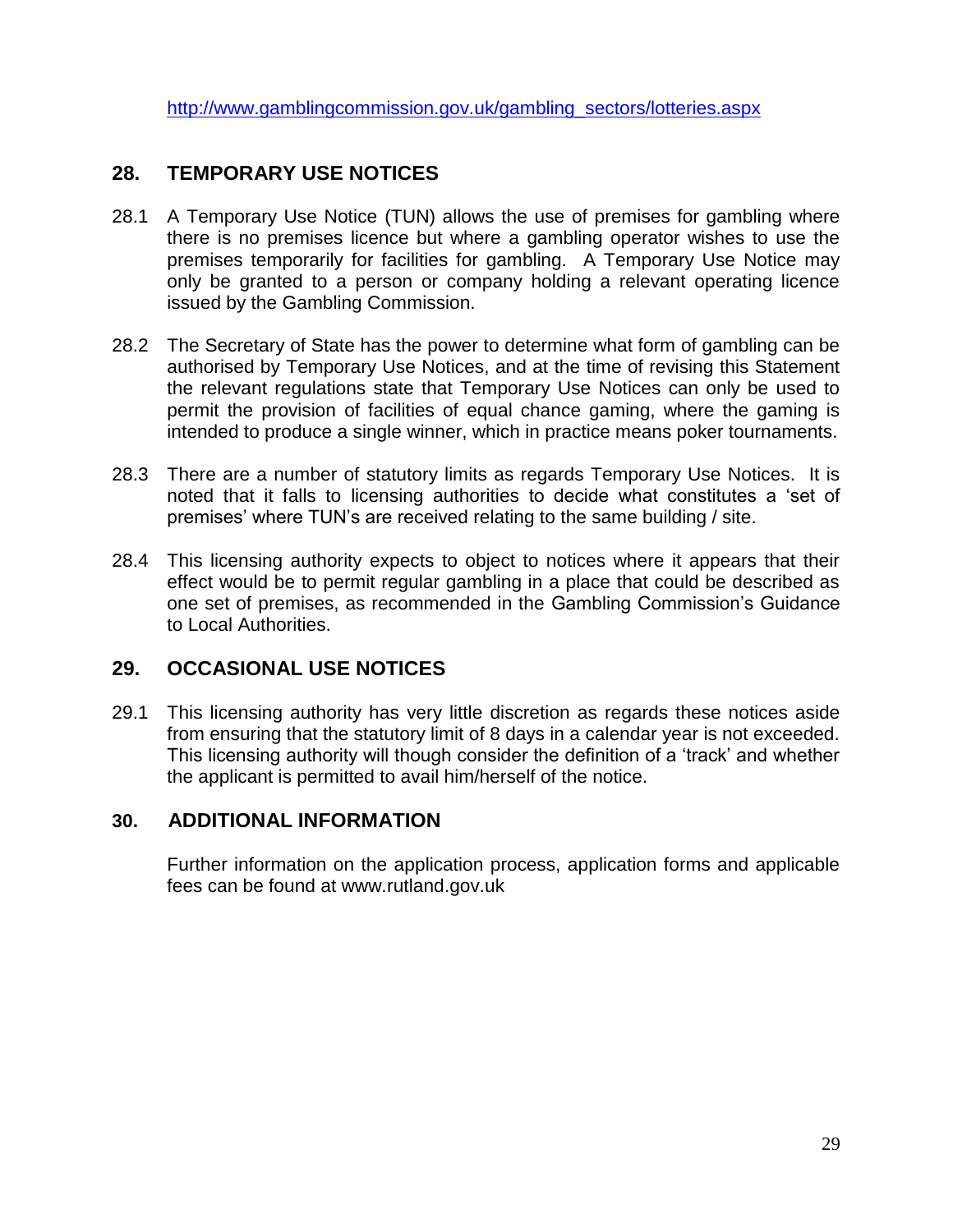#### **MAP OF RUTLAND**

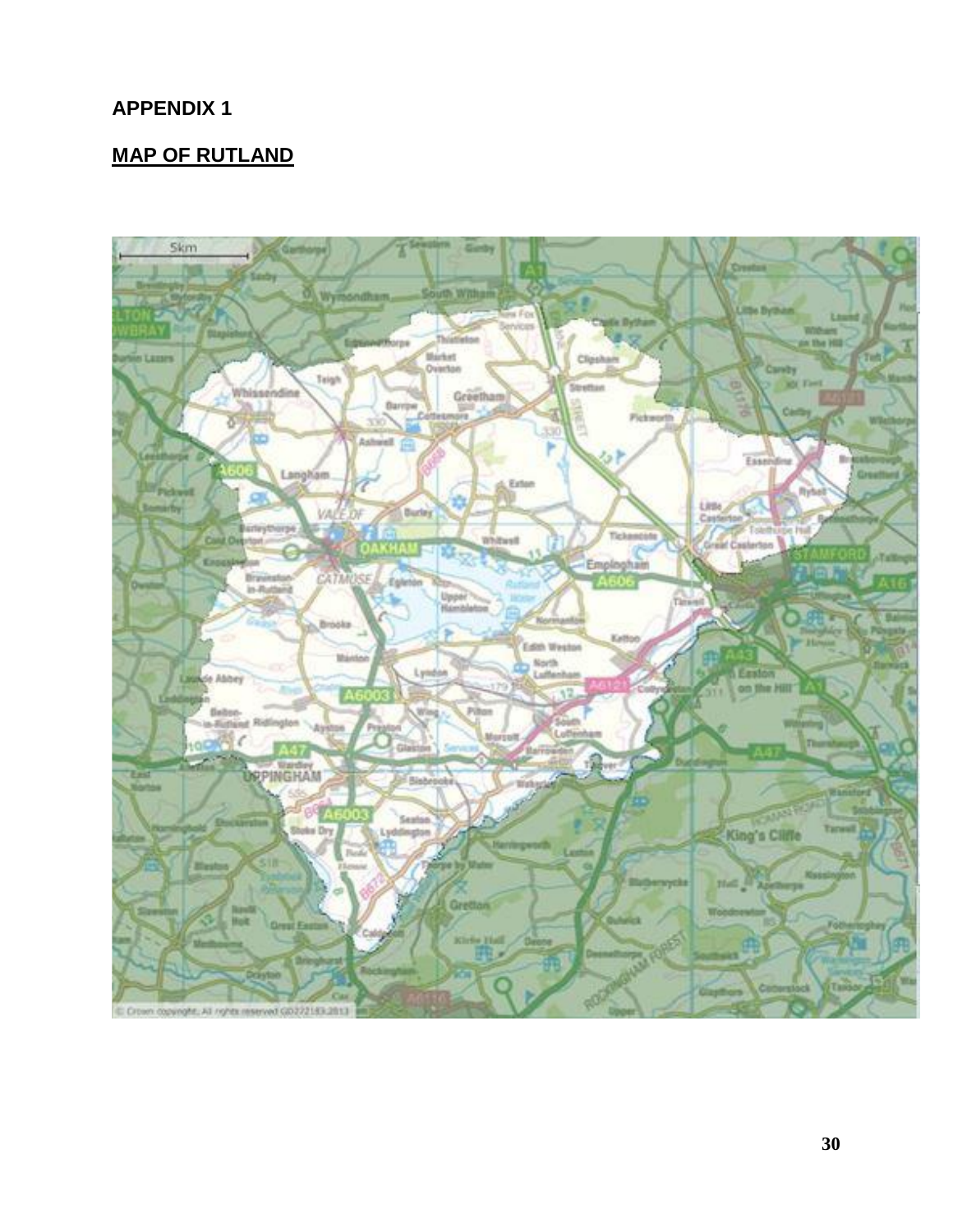#### **LIST OF CONSULTEE'S**

The Gambling Act requires that the following parties are consulted by Licensing Authorities:

#### **Responsible Authorities**

- The Licensing Authority
- Leicestershire Constabulary the Chief Officer of Police
- Gambling Commission
- Leicestershire Fire & Rescue Service
- Rutland County Council Planning Control
- Local Safeguarding Children Board
- Environment Agency
- HM Revenue & Customs

**One or more persons who appear to the authority to represent the interests of persons carrying on gambling businesses in the authority's area. The authority has therefore consulted**:

- British Beer and Pub Association
- British Bookmakers Trade Association
- All local Gambling Act 2005 Licence/Permit/Registration Holders (through the Council website).

**One or more persons who appear to the authority to represent the interests of persons who are likely to be affected by the exercise of the authority's functions under the Gambling Act 2005**:

- Ward & Parish Councillors
- GamCare
- All residents and businesses within the Rutland County area (through the Council website)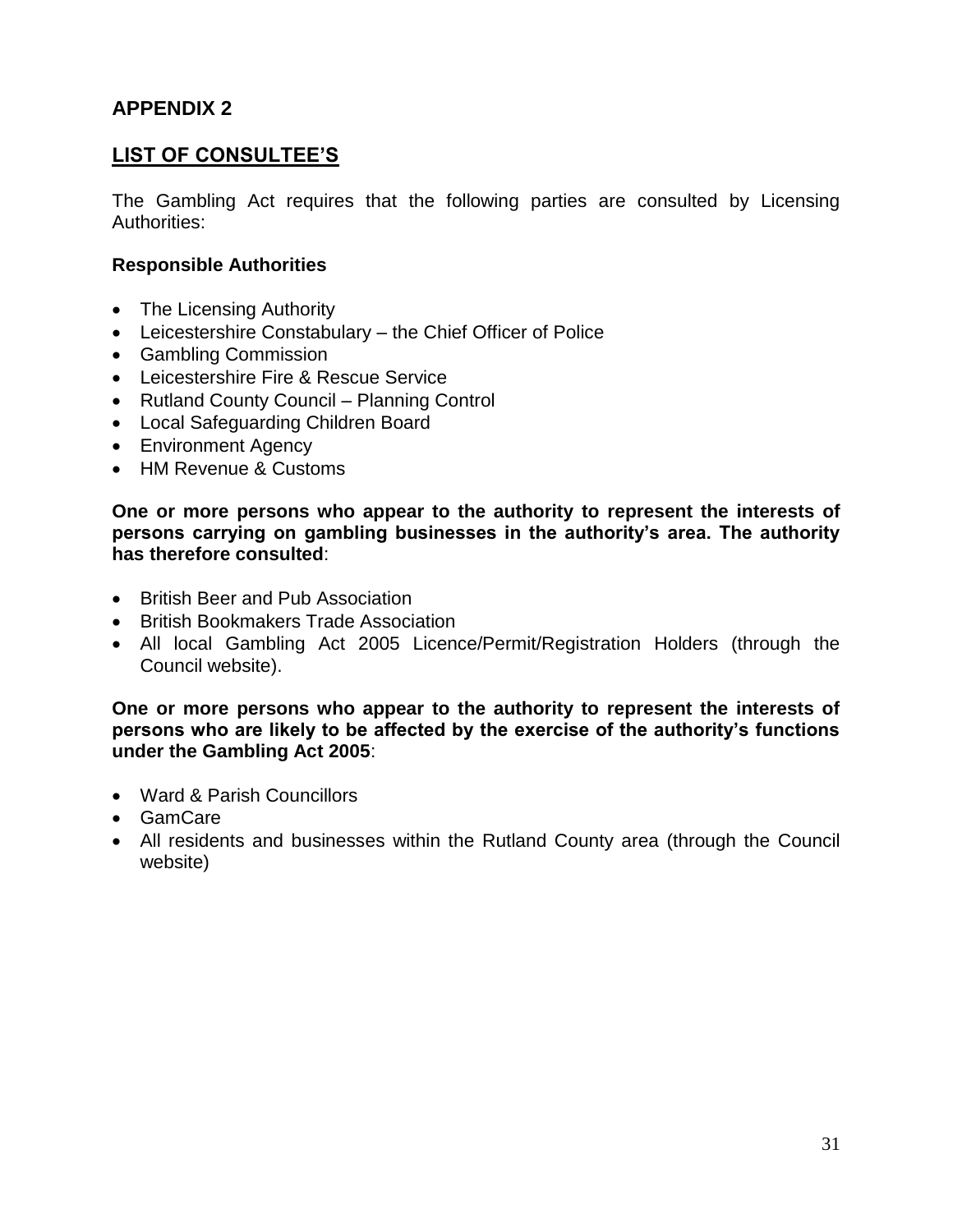#### **GAMBLING ACT 2005 RESPONSIBLE AUTHORITIES CONTACT DETAILS**

#### **THE RESPONSIBLE AUTHORITIES:**

| <b>Licensing Team:</b>          | The Licensing Team<br>Catmose<br>Oakham<br>Rutland<br><b>LE15 6HP</b><br>licensing@rutland.gov.uk                                                  |
|---------------------------------|----------------------------------------------------------------------------------------------------------------------------------------------------|
| <b>The Gambling Commission:</b> | Victoria Square House<br>Victoria Square<br>Birmingham B2 4BP<br>Tel: 0121 230 6500<br>Fax: 0121 237 2236<br>Email: info@gamblingcommission.gov.uk |
| <b>Leicestershire Police:</b>   | <b>Licensing Department</b><br>Leicestershire Police<br><b>Mansfield House</b><br>74 Belgrave Gate<br>Leicester<br><b>LE1 3GG</b>                  |
| <b>Fire Authority:</b>          | Leicestershire Fire & Rescue Service<br><b>LFRS Headquarters</b><br>12 Geoff Monk Way<br><b>Birstall</b><br>Leicester<br>LE4 3BU                   |
| <b>Pollution Control:</b>       | <b>Pollution Control</b><br><b>Rutland County Council</b><br>Catmose<br>Oakham<br>Rutland<br><b>LE15 6HP</b>                                       |
| <b>Planning:</b>                | Head of Planning & Development Control<br><b>Rutland County Council</b><br>Catmose                                                                 |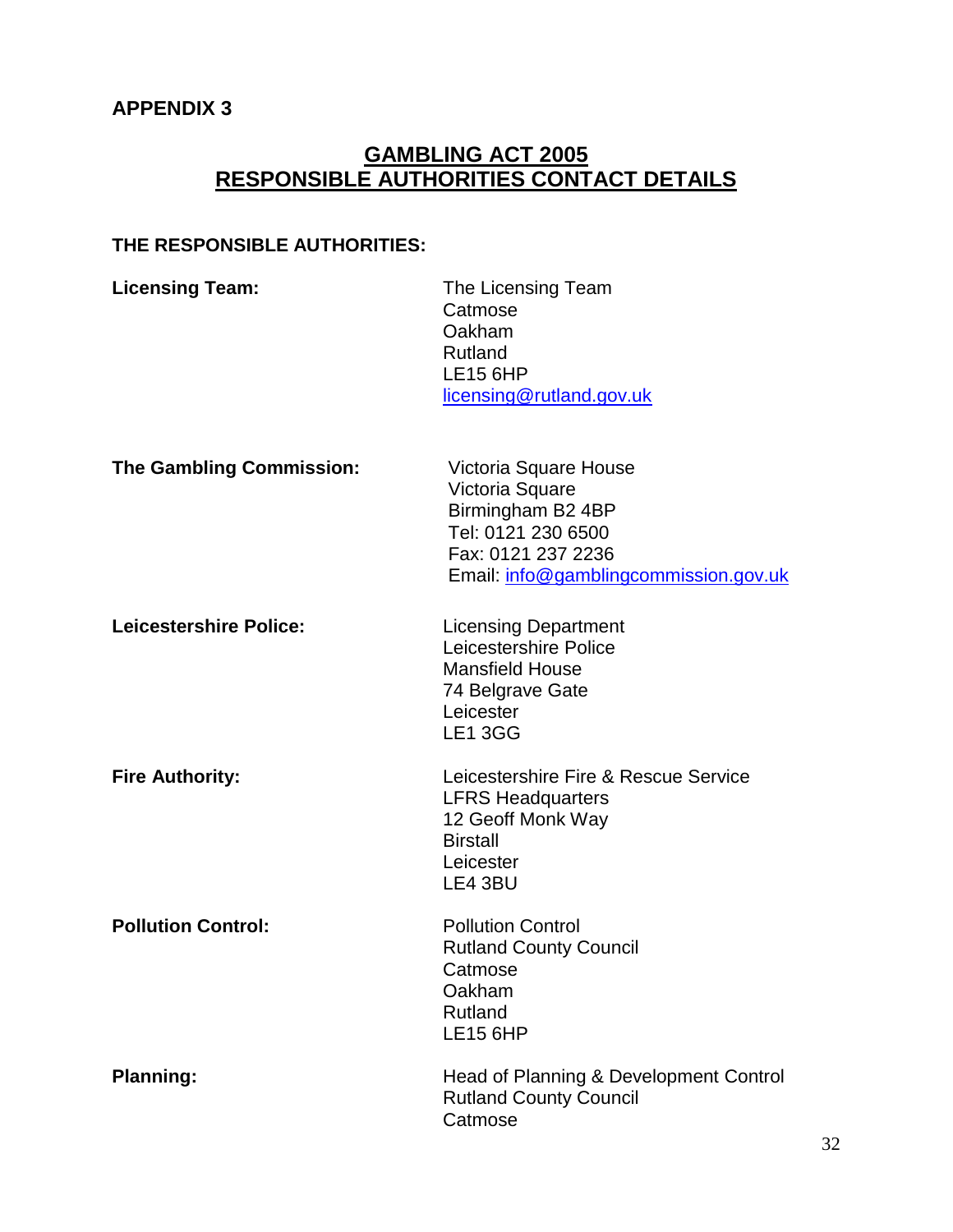| Oakham   |  |
|----------|--|
| Rutland  |  |
| LE15 6HP |  |

**HM Revenue & Customs:** 

National Registration Unit<br>Portcullis House 21 India House Glasgow G2 4PZ

**Safeguarding Children Board:** Safeguarding Service Manager Rutland County Council Catmose Oakham Rutland LE15 6HP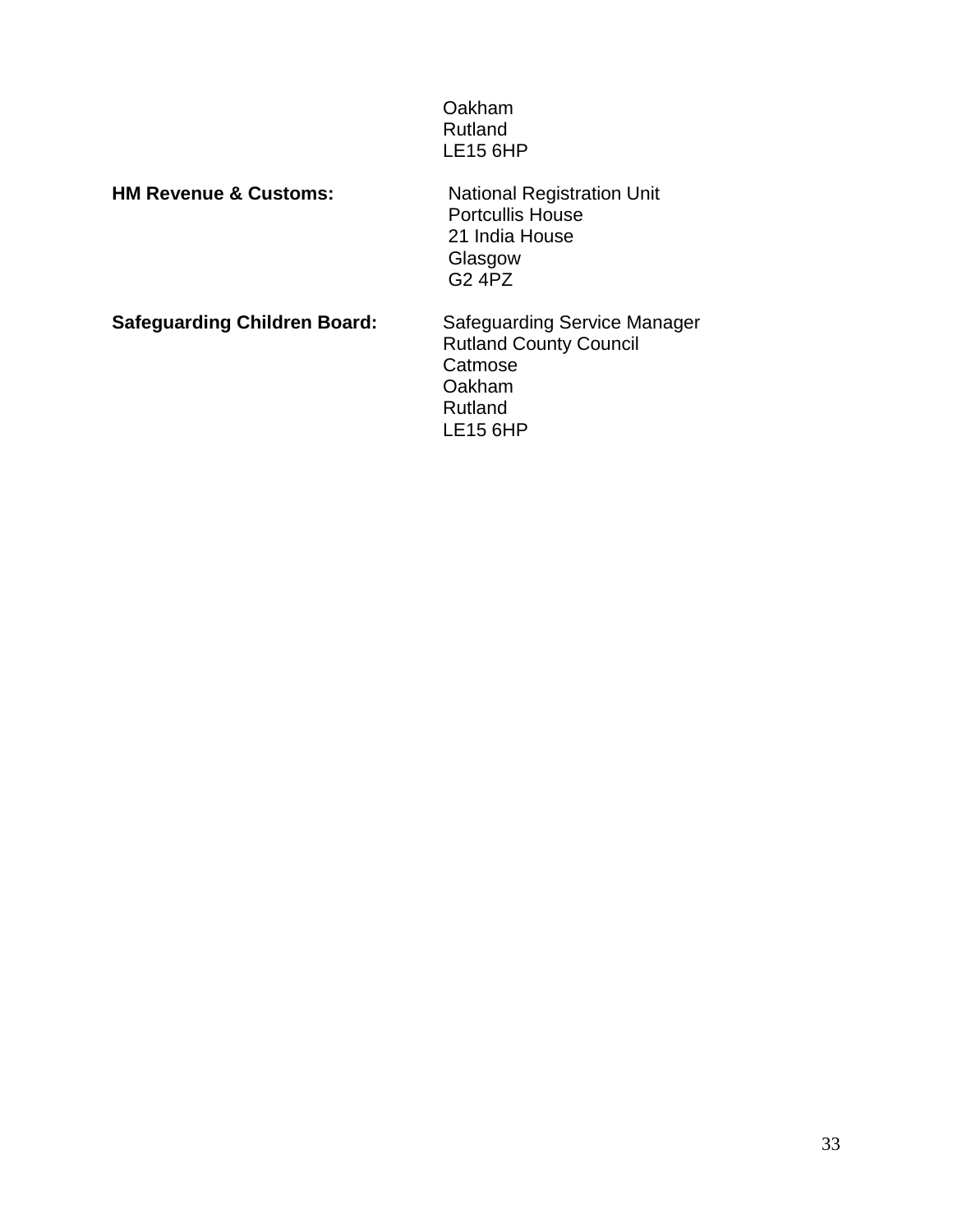Summary of licensing authority delegations permitted under the Gambling Act 2005.

| <b>Matter to be dealt with</b>                                        | <b>Full Council</b> | <b>Sub-committee of</b>                                               | <b>Officers</b>                                                                 |
|-----------------------------------------------------------------------|---------------------|-----------------------------------------------------------------------|---------------------------------------------------------------------------------|
|                                                                       |                     | licensing committee                                                   |                                                                                 |
| Final approval of three<br>year licensing policy                      | X                   |                                                                       |                                                                                 |
| Policy not to permit<br>casinos                                       | X                   |                                                                       |                                                                                 |
| Fee setting<br>(when appropriate)                                     |                     |                                                                       | X                                                                               |
| <b>Application for premises</b><br>licences                           |                     | Where<br>representations have<br>been received and not                | Where no representations<br>received/<br>representations have                   |
| Application for a variation<br>to a licence                           |                     | withdrawn<br>Where<br>representations have<br>been received and not   | been withdrawn<br>Where no representations<br>received/<br>representations have |
|                                                                       |                     | withdrawn                                                             | been withdrawn                                                                  |
| Application for a transfer<br>of licence                              |                     | Where<br>representations have<br>been received from<br>the Commission | Where no representations<br>received from the<br>Commission                     |
| Application for a<br>provisional statement                            |                     | Where<br>representations have<br>been received and not<br>withdrawn   | Where no representations<br>received/<br>representations have<br>been withdrawn |
| Review of a premise<br>licence                                        |                     | X                                                                     |                                                                                 |
| Application for club<br>gaming/club machine<br>permits                |                     | Where objections<br>have been made (and<br>not withdrawn)             | Where no objections<br>made/objections have<br>been withdrawn                   |
| <b>Cancellation of club</b><br>gaming/club machine<br>permits         |                     | X                                                                     |                                                                                 |
| Applications for other<br>permits                                     |                     |                                                                       | X                                                                               |
| <b>Cancellation of licensed</b><br>premises gaming machine<br>permits |                     |                                                                       | X                                                                               |
| <b>Consideration of temporary</b><br>use notice                       |                     |                                                                       | X                                                                               |
| Decision to give counter<br>notice to temporary use<br>notice         |                     | X                                                                     |                                                                                 |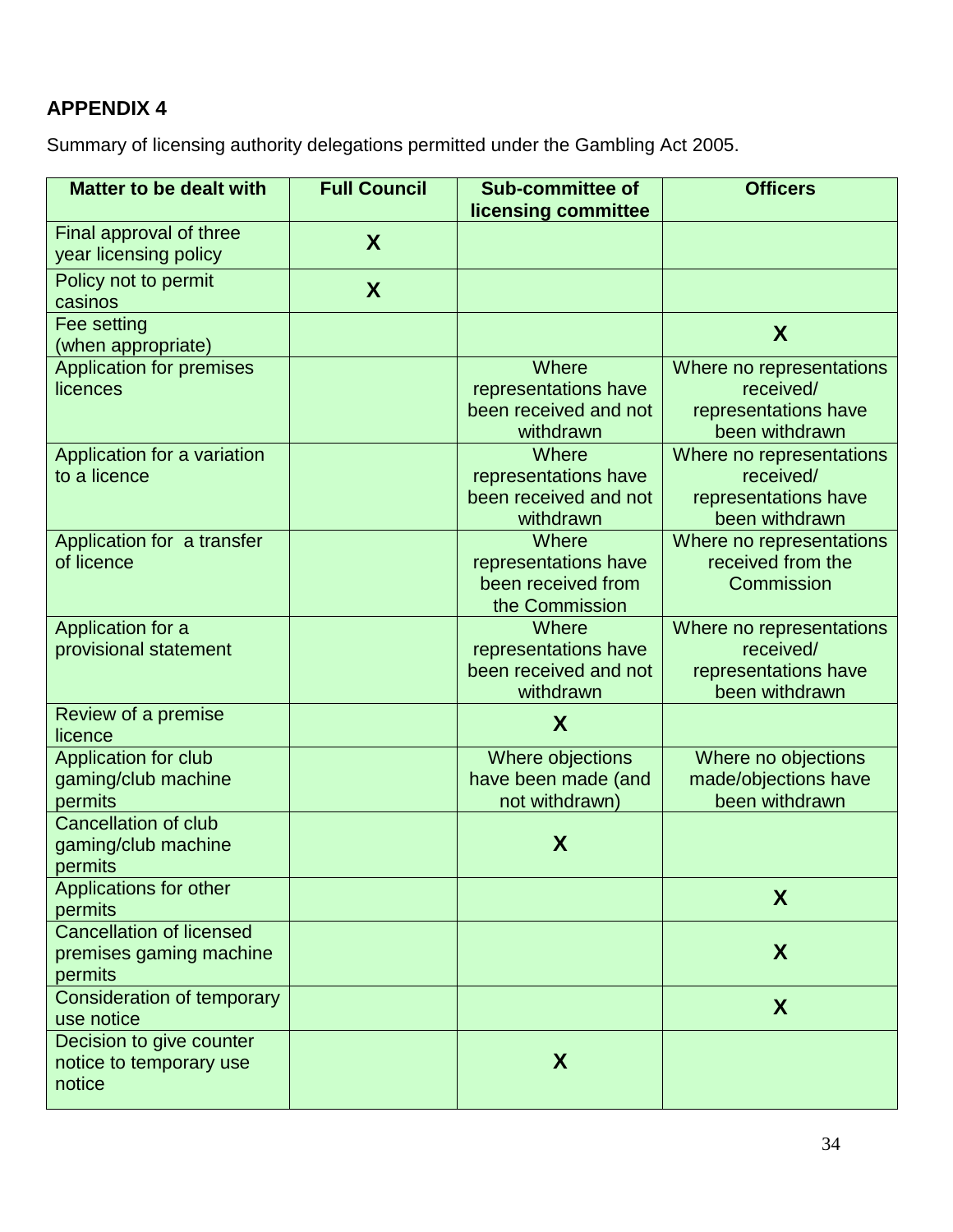$\overline{a}$ 

Section 236 of the Act provides for the Secretary of State to make regulations to define four classes of gaming machine: categories A, B, C and D, with category B to be further divided into sub-categories.

The below table sets out the current limits for the different categories with the maximum stakes and prizes that apply (please note the below information is subject to change upon regulations being set). Any changes to the limits will be published on the Gambling Commission's website. <https://www.gamblingcommission.gov.uk/home.aspx> .

| <b>Category of</b><br><b>Machine</b>                                                                 | <b>Maximum Stake</b> | <b>Maximum Prize</b>                                    |
|------------------------------------------------------------------------------------------------------|----------------------|---------------------------------------------------------|
| $\mathsf{A}$                                                                                         | <b>Unlimited</b>     | <b>Unlimited</b>                                        |
| <b>B1</b>                                                                                            | £5                   | £10,000 <sup>1</sup>                                    |
| <b>B2</b>                                                                                            | £100                 | £500                                                    |
| <b>B3</b>                                                                                            | £2                   | £500                                                    |
| B <sub>3</sub> A                                                                                     | £2                   | £500                                                    |
| <b>B4</b>                                                                                            | £2                   | £400                                                    |
| $\mathsf{C}$                                                                                         | £1                   | £100                                                    |
| D<br>Non-money prize (other than a crane<br>grab machine or a coin pusher or<br>penny falls machine) | 30 <sub>p</sub>      | £8                                                      |
| D<br>Non money prize (crane grab<br>machine)                                                         | £1                   | £50                                                     |
| D<br>Money prize (other than a coin pusher<br>or penny falls)                                        | 10 <sub>p</sub>      | £5                                                      |
| D<br>Combined money and non-money<br>prize (other than a coin pusher or<br>penny falls machine       | 10 <sub>p</sub>      | £8 (of which no more than £5 may<br>be money prize)     |
| D<br>Combined money and non-money<br>prize (coin pusher or penny falls<br>machine                    | 20p                  | £20 (of which no more than £10 may<br>be a money prize) |

<sup>&</sup>lt;sup>1</sup> with the option of a maximum £20,000 linked progressive jackpot on a premises basis only